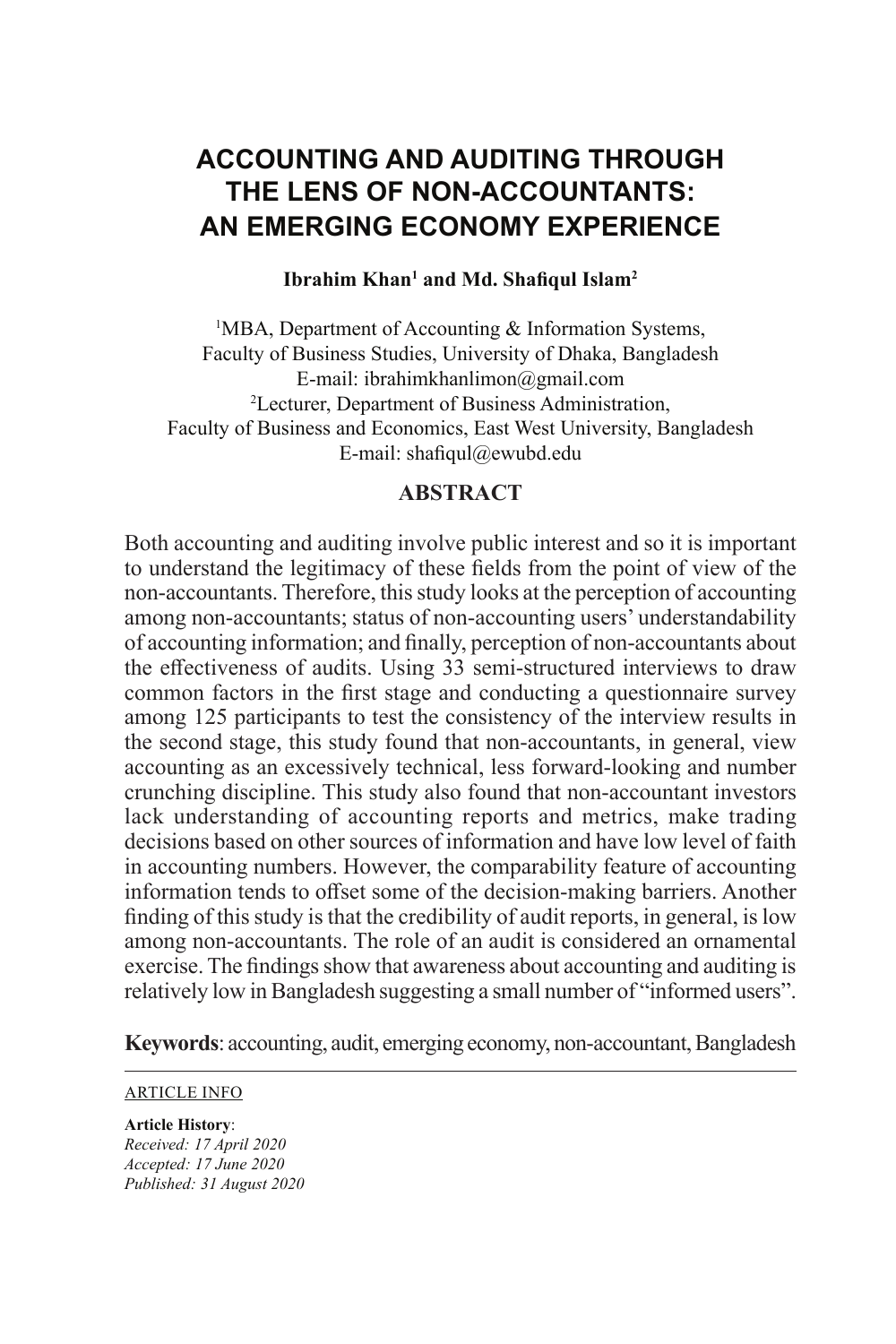#### **INTRODUCTION**

Accounting, as a part of the overall system of accountability of individuals, businesses and other groups of interests, has a social role imbedded in its origin **(**Bryant, Wier, & Stone, 2006). Accounting ensures accountability to a wide range of interests and, in many cases, has been recognized as a way to facilitate credible information to interested user groups (Fowler, 1995). Despite frequently being of interest to the wider society involving various groups of people, accounting has often disclaimed its responsibility to furnish understandable information to all user groups. For example, the Conceptual Framework of IASB mentions that "Financial reports are prepared for users who have a reasonable knowledge of business and economic activities and who review and analyze the information diligently. At times, even well-informed and diligent users may need to seek the aid of an adviser to understand information about complex economic phenomena." This portrays a perception that there is an inherent difficulty for users who are neither well informed nor diligent to decipher the meaning of complex accounting information in decision making. However, a large number of people whose interests are affected by the use accounting information are non-accountants meaning they have little or no formal education or training in accounting and auditing. And to the extent accounting is considered a social activity, it is nevertheless important to understand the perception of non-accountants towards accounting in order to understand its social legitimacy (Lowe & Puxty, 1990).

Auditing, a filed closely related with accounting, also has a social origin. In fact, it is called a demand driven discipline. A major responsibility of auditors comprises of safeguarding public interest (Monroe & Woodliff, 1994). Therefore, how the wider society, conceive of them is of particular interest not only to practicing auditors in particular but also to the profession at large.

Considering the immense impact of image on accounting and auditing envisaged by non-accountants (referring to people with no academic or institutional accounting and auditing education or training), this study purports to find the answers to three questions from the non-accountants in Bangladesh. First, what is the perception of accounting among non-accountants? Second, what is the status of their understandability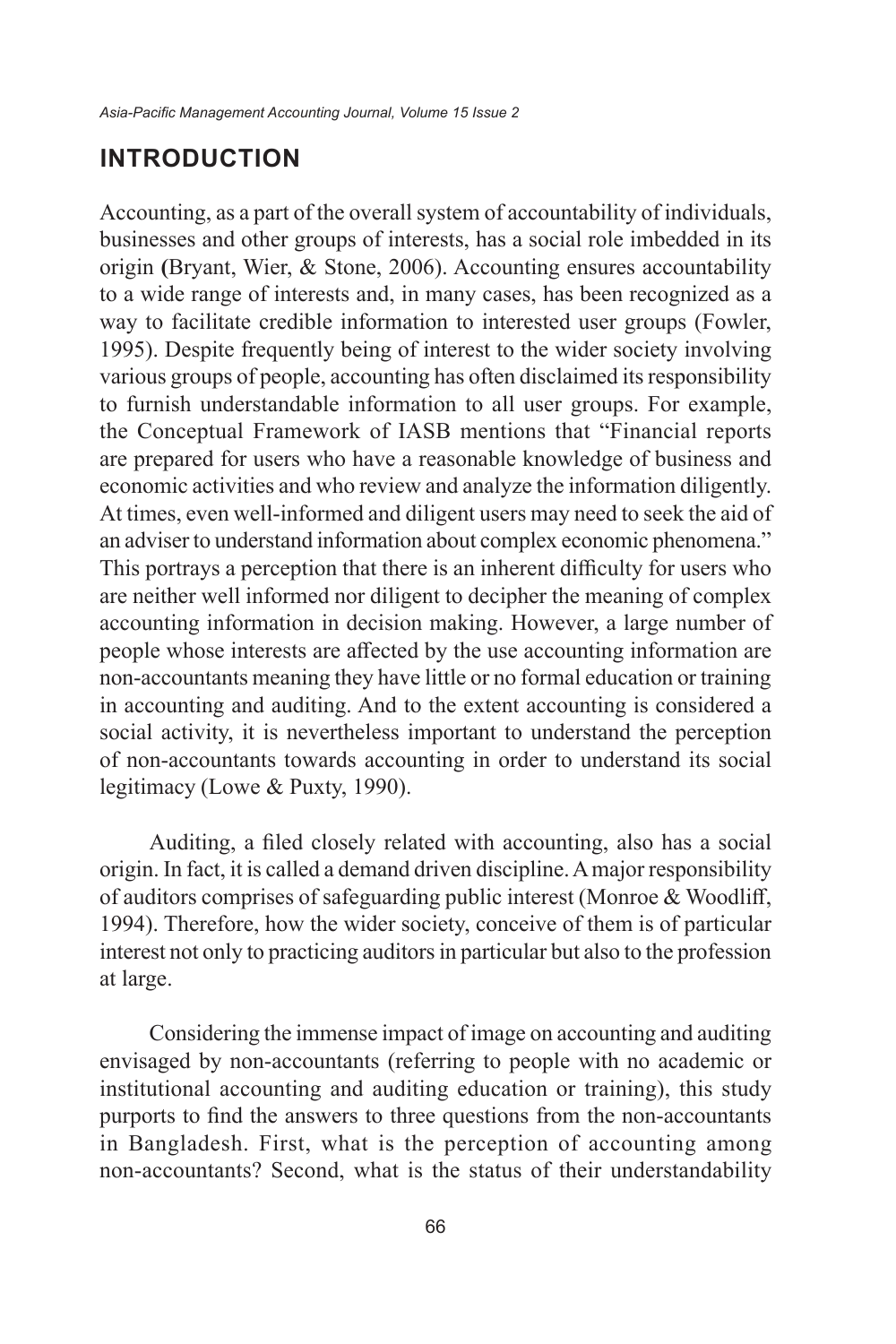of accounting information? Third, what is their perception about the effectiveness of audits?

The rest of the study is organized in the following manner. Section two discusses the rationale of this study. Section three reviews the existing literature on accounting and auditing perception of society in general and among the non-accountants in particular. Section four presents an overview of the study methodology highlighting various aspects of the interviews and the survey. Section five communicates the main findings of this study. Section six discusses the implications of the findings and finally section seven, the last section, concludes the study by summarizing the important points.

#### **RATIONALE OF THE STUDY**

Both accounting and auditing serve public interest in their broadest application. To that extent, the public can be classified into two groupsaccountants and non-accountants. Accountants, in this study, comprise of all the people who have formal education or training on accounting and auditing while non-accountants have none. However, as the interest of the non-accountants in a society is also affected by accounting and auditing, it is important to know how they (non-accountants) understand and see these fields and whether there is any gap in-between. This is the prime motivation behind this study.

The rationale for choosing Bangladesh as the field of study are several. First, the country has experienced rapid economic growth in the past several years (Kamal & Islam, 2018). This has made the country undergo a rise in economic activities along with several financial reforms. These factors have led to the increased demand and creation of roles for accounting and audit professionals. Therefore, society's perception towards these professions is an important avenue to explore in an attempt to align their interest with that of the society. Secondly, accounting and auditing has secured a strong institutional form in Bangladesh. ICAB, ICMAB, ICSB, ICAG are some of the professional bodies governing and regulating professional accountancy, auditing and related practices in this country. Some of them are internationally acclaimed with global partnerships and recognition.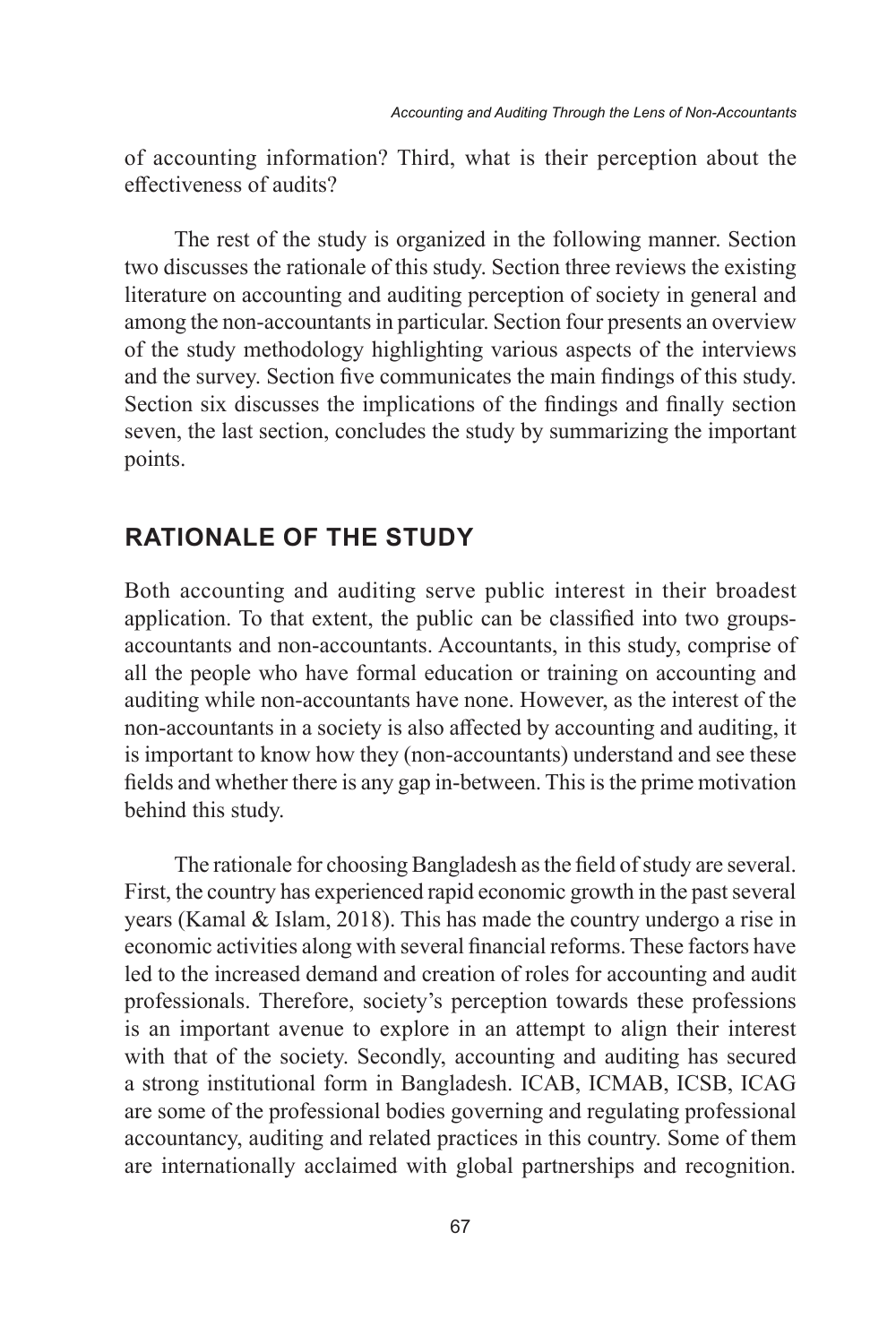Therefore, it is of importance for them to know what the other part of the society thinks about them.

Finally, there is a dearth of academic research in Bangladesh related to the exploration of society's views of accounting and auditing. In fact, to the best of the knowledge of the author, this is the first attempt in Bangladesh to explore how non-accountants see accounting and auditing. These are the areas where the motivation of this timely intervention stem from.

This study is expected to make an impact on how the society's perception of the professions and their actual roles are to be aligned to eliminate, or at least reduce expectation gap and cognitive dissonance, if any. Also, this study provides a remedy to the lack of research in this area from an emerging economy perspective.

#### **LITERATURE REVIEW**

#### **Status of Accounting**

According to Saudagaran (2009), accounting has often been viewed as a social activity. It has been seen as a factor that influences the institutional environment of a society while it, itself, is a product of the same (Preobragenskaya, McGee, & Komarev, 2018). Therefore, the role of accounting is to deliver information to users to facilitate informed decision making. Even though the Conceptual Framework of IASB narrows down the intended primary user base of general-purpose financial accounting information to existing and potential investors, lenders and other creditors, there is nevertheless an interaction of the entire society with accounting information. Therefore, the perception of the general people within a society with a large section of people having no academic or institutional accounting education is an important factor. This leads to several questions including how this field of knowledge and its members have contributed towards aligning their interests with the broader social interest and whether or not there exists any gap between societal expectation of the roles of accounting and what accounting has actually been performing. The identification of the gap (if any) is of particular importance because, in the long run there must be an alignment of the interest of a body of knowledge with the wider users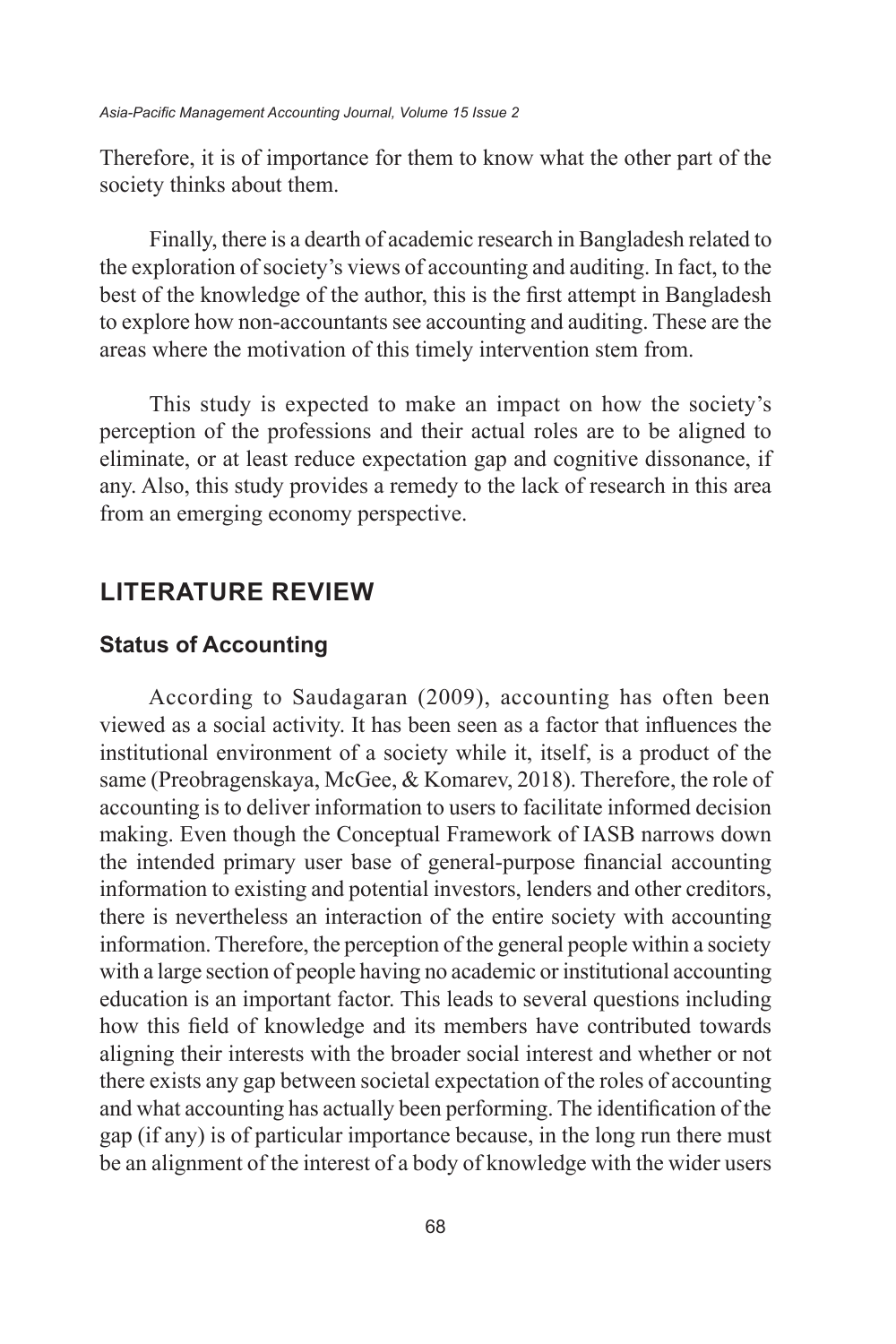of that body of knowledge to ensure it sustains the test of time (Wessels & Steenkamp, 2009).

The view of society regarding accounting and accountants is mixed for the most part as reported by various researchers. Preobragenskaya et al. (2018) examine public perception of the role of accounting by using Russia as an example of a transition economy. They find that the public in general feel that financial statements lack reliability while companies manage earnings downwards. The study identified several potential reasons for misreporting in the Russian context. Preobragenskaya et al. (2018) conclude that the reliability of financial reporting is perceived to have a greater impact on the country's economy than on the person which implies the social role of accounting is more comprehensive than the individual role. If the perception towards accounting as a means of ensuring accountability is lost among members of the wider society, then there should be reasons to be concerned about its sustainability as a field of study as well as a profession to practice.

Hung (2014) undertook a survey of university students to examine the perceptions of accounting and accountants in China. The results show that not only Mainland Chinese but also Macau students perceived accounting as less interesting and accountants as boring and dull. Other researches also find public perception of accountants as being less innovative. However, accounting is often seen negatively as most of accounting innovation often end up in various schemes of earnings management (Wessels & Steenkamp, 2009). In fact, the nature of accounting itself is very structured and it involves strong adherence to technical issues.

According to Wells (2017), public perception of accounting has been overly concentrated in the technical role of accounting. However, a strong focus on quantitative tools and techniques is an inherent part of accounting to ensure objectivity in the process of accountability. People in general tend to construct an image of accounting where theory and qualitative concepts are almost always undermined (Wells, 2015).

Contrary to these findings, Hung (2014) found that public view accounting as a precise and definite discipline while they conceive the profession of having a high social status in the Chinese context. Other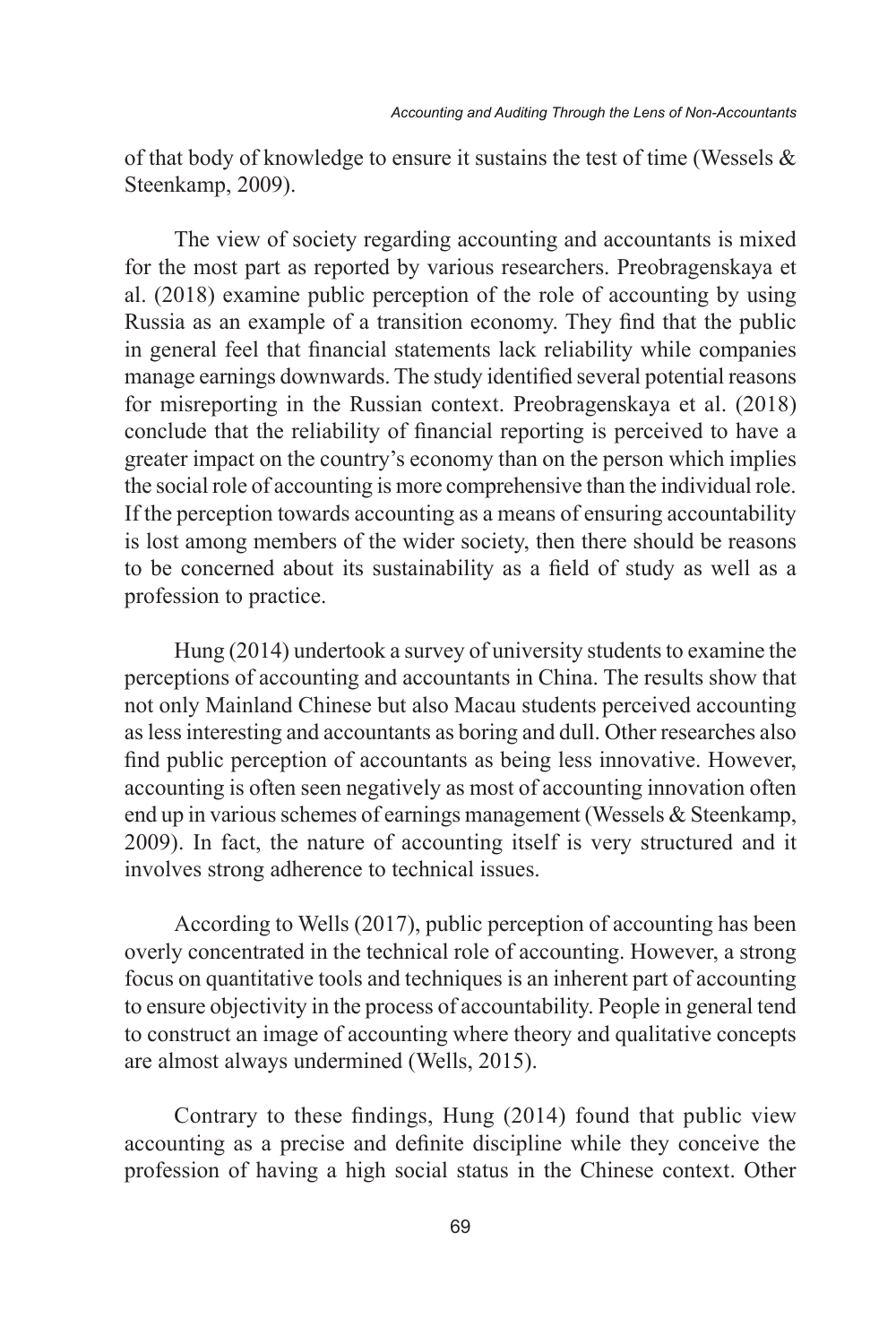researchers have also found a similar notion towards the profession concluding that the accounting profession is seen as an emblem of high social status (Gallhofer, Haslam, & Kamla, 2009).

#### **Status of Auditing**

Auditing is perhaps the closest discipline that is linked to accounting in many respects. Auditing, by its very origin, involves a concern of public and social interest above individual interest (Navallas, Del Campo, & Miñano, 2017). The primary responsibility of auditors has changed from time to time in line with the society and legal framework view of what auditors are supposed to do. At one moment, the purpose of auditing centered on detecting frauds and errors while at later times, auditing became the responsibility of auditors to provide an opinion (reasonable assurance) on the truth and veracity of the preparation and presentation of financial statements (McEnroe & Martens, 2017). Therefore, what image people in general construct of audits is a critical issue for this filed.

Historically, there has been deviation between the views of the public and auditors regarding the role audits should play which is termed as the audit expectation gap. To be more precise, the audit expectation gap refers to the difference between (I) what the public and other financial statement users perceive auditors' responsibilities to be and (II) what auditors believe their responsibilities involve (McEnroe & Martens, 2001). This audit expectation gap has been prevalent in societies over years but the magnitude of the gap has been found to vary across economies. In underdeveloped and developing economies with a weak finance infrastructure and fragile culture of accountability, the audit expectation gap has been found to be higher.

Beyond the expectation gap, empirical studies have found a mixed view of society towards auditors. Some researchers find an inflated perception of public regarding the depth of auditors' pockets. However, in general, the position of auditors is found to be seen with that of a social status and dignity in most societies. Auditors have also been perceived as "skeptical and hard to convince" in nature in many studies following from their professional requirement of skepticism. However, Navallas, Del Campo, and Miñano (2017) found in a Spanish study that after an extracurricular activity with auditors, students considered auditors as more warm,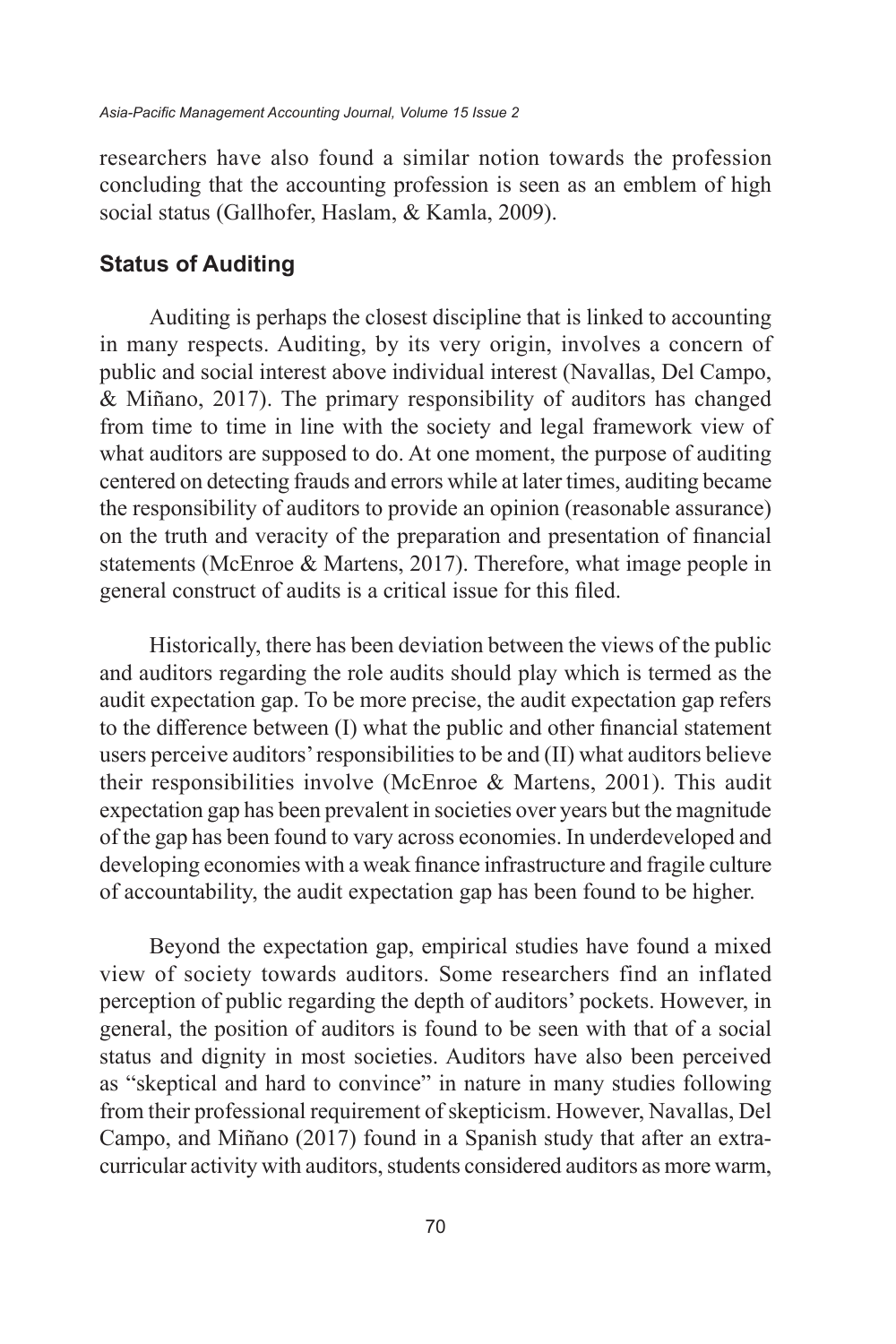more available to work in teams, more modest, more tender-minded, and less impulsive than before suggesting that there is a gap between perception and reality of an auditor's image.

Despite the existence of a number of studies regarding societal perception of accounting and audit in developed countries, this avenue has been mostly ignored in empirical research in developing countries such as Bangladesh. This lack of research in such an important area might be motivated by the difficulty to analyze and interpret subjective views of different people regarding accounting and audit. Hence, this study is a timely intervention to explore this avenue from the perspective of an emerging economy.

## **RESEARCH DESIGN AND METHODOLOGY**

#### **Data Collection**

The data applied in this study came from both primary and secondary sources. Primary data were gathered from thirty-three (33) semi-structured interviews conducted with non-accountants from various roles and professions in the society as well as a questionnaire survey with 125 respondents. The secondary data used in this study came from various academic research and professional publications concerning the field of accounting and auditing. The application of interviews, questionnaire surveys and secondary research ensured the triangulation of research data and strengthened the findings.

#### **Methodology**

This study was conducted in two stages, using a number of semistructured interviews in the first stage followed by a questionnaire survey in the second stage. Interviews were arranged due to the qualitative nature of the research question which also laid the ground for the formation of the survey questionnaires. The questionnaire survey was conducted to examine the consistency of the interview results and attain greater comfort in generalizing the answers to the research questions.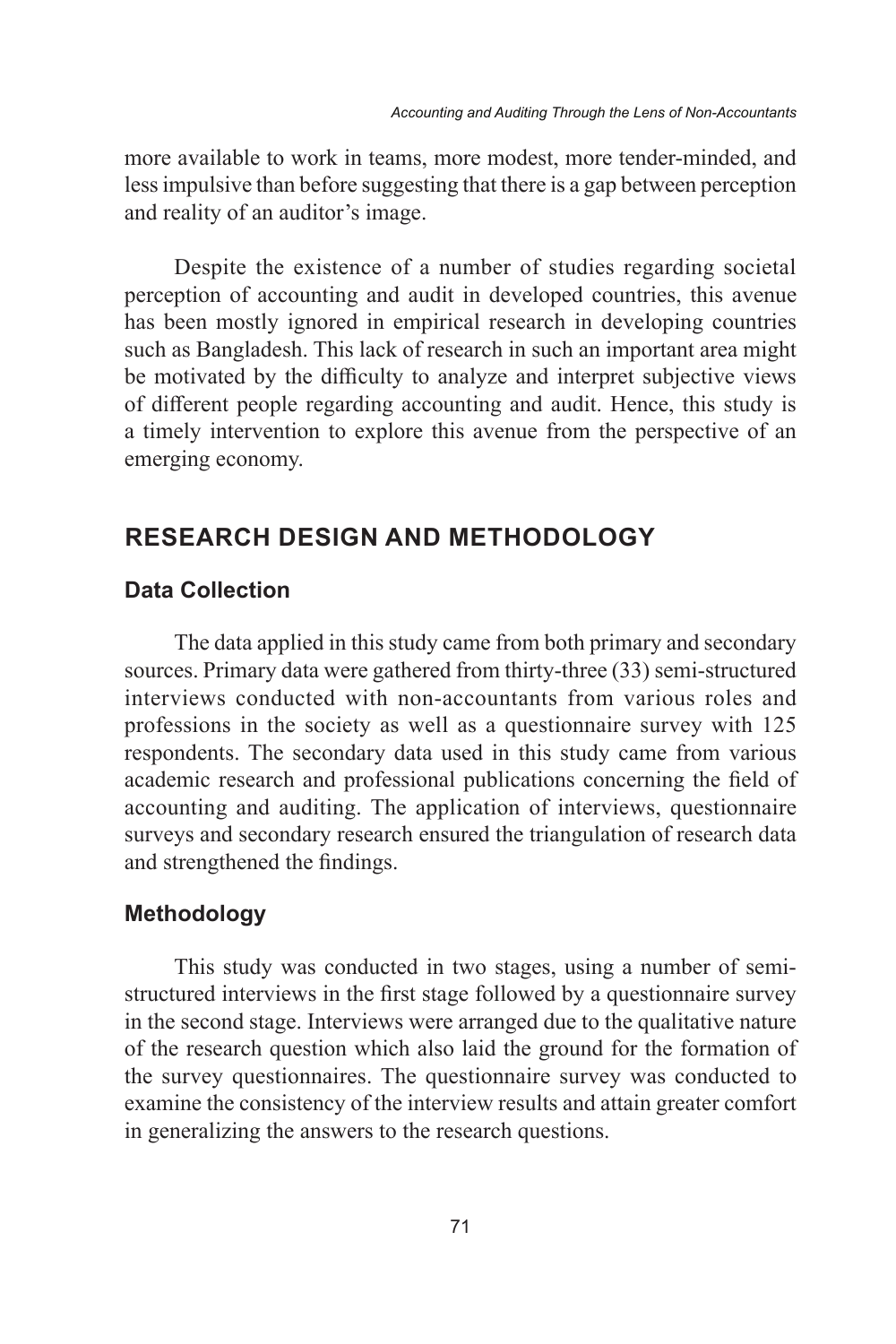*Asia-Pacific Management Accounting Journal, Volume 15 Issue 2*

To further rationalize the decision to choose the participants stemmed from the fact that there has been a vacuum of scholarly research in Bangladesh concerning the view of non-accountants about accounting and auditing. So, it was necessary to understand through an initial interaction what factors to be included in the questionnaire survey. Which means the initial detailed interviews worked as an arrangement to support the design of the questionnaire in the second stage of the research. In that, it worked like a pilot study which brought forth the factors to work with. In the second stage of the study, a survey was conducted in order to derive the understanding and perception of a wider community of non-accountants about accounting and auditing.

#### **Interviews**

First, thirty-three (33) semi-structured interviews were conducted with non-accountants from various roles and professions in the society to address their views regarding the research questions.

Participants were chosen in order to give their perceptions about accounting and auditing which is the subject of the study concerned. It was ensured that participants came from a diverse set of backgrounds ranging from students to corporate managers so as to enable the convergence of a wider domain of perceptions and ideas. Both male and female participants were chosen from five different backgrounds served the purpose of avoiding concentration bias in responses.

The number of interviews reflect the point at which saturation in responses was achieved. The common factors stated by most interviewees were passed on to the questionnaire survey in the next stage of the research.

The interviews were semi-structured in a sense that the three research questions were preset for the interviewees while the natural flow of the conversations were also maintained within each of these three avenues. The length of the interviews ranged from thirty minutes to one hour. The responses of the interviewees were transcribed verbatim to facilitate a content analysis that captured the main themes representing the perception of the interviewees during the interview sessions. Table 1 gives the constitution of the interviewees.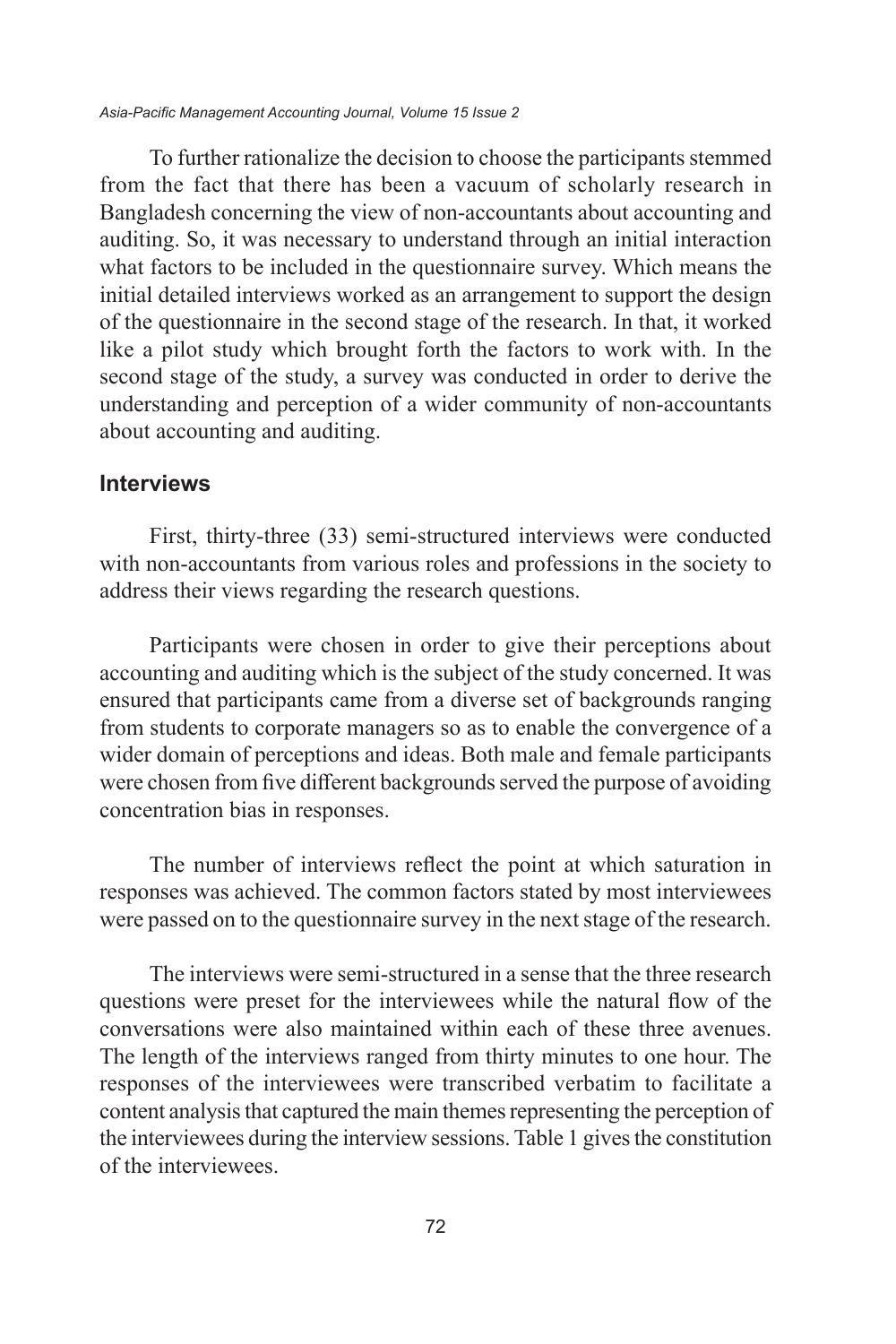*Accounting and Auditing Through the Lens of Non-Accountants*

|                                        | <b>Number of Interviewees</b> |               |       |  |  |  |
|----------------------------------------|-------------------------------|---------------|-------|--|--|--|
| <b>Professions of the Interviewees</b> | <b>Male</b>                   | <b>Female</b> | Total |  |  |  |
| Academics                              | 2                             |               |       |  |  |  |
| <b>Students</b>                        | 4                             |               |       |  |  |  |
| <b>Business owners</b>                 | 3                             |               | 5     |  |  |  |
| Corporate managers                     | 6                             |               | 10    |  |  |  |
| Stock market investors                 | 5                             |               |       |  |  |  |
| Total                                  | 20                            | 13            | 33    |  |  |  |

**Table 1: Construction of Interviewees**

The interviewees were divided into two sections. The first section involved a brief introduction of the interviewees in terms of their name, profession, gender, age and a background query regarding previous involvement with accounting and auditing. The second and main session of the interviews comprised of a semi-structured discussion regarding the three research questions.

#### **Questionnaire Survey**

A Likert scale questionnaire comprising of thirteen (13) items was formulated to conduct the survey. The questionnaire was circulated among a sample of 200 individuals out of which 125 complete responses were received signifying a response rate of 62.5%. In order to ensure that only non-accountants participated in the survey, clear instructions were given in Part 1 of the questionnaire. The items on the questionnaire were developed based on the factors derived from the interviews in the first stage of the study. The survey was conducted with the aim of examining the consistency of the interview results in a larger sample so as to facilitate greater generalizability.

The responses of the survey were quantified by assigning a Likert scale value ranging from 1 (strongly disagree) to 5 (strongly agree). Thereafter, the numeric values of the responses were analyzed using descriptive statistics and explained with graphs. The results from the interviews were explained under the broad factors derived followed by the findings of the questionnaire survey with possible explanations of the results. Finally, the major findings from both stages of the study were summarized in tables addressing the three core research questions. Appendix A provides a sample of the questionnaire.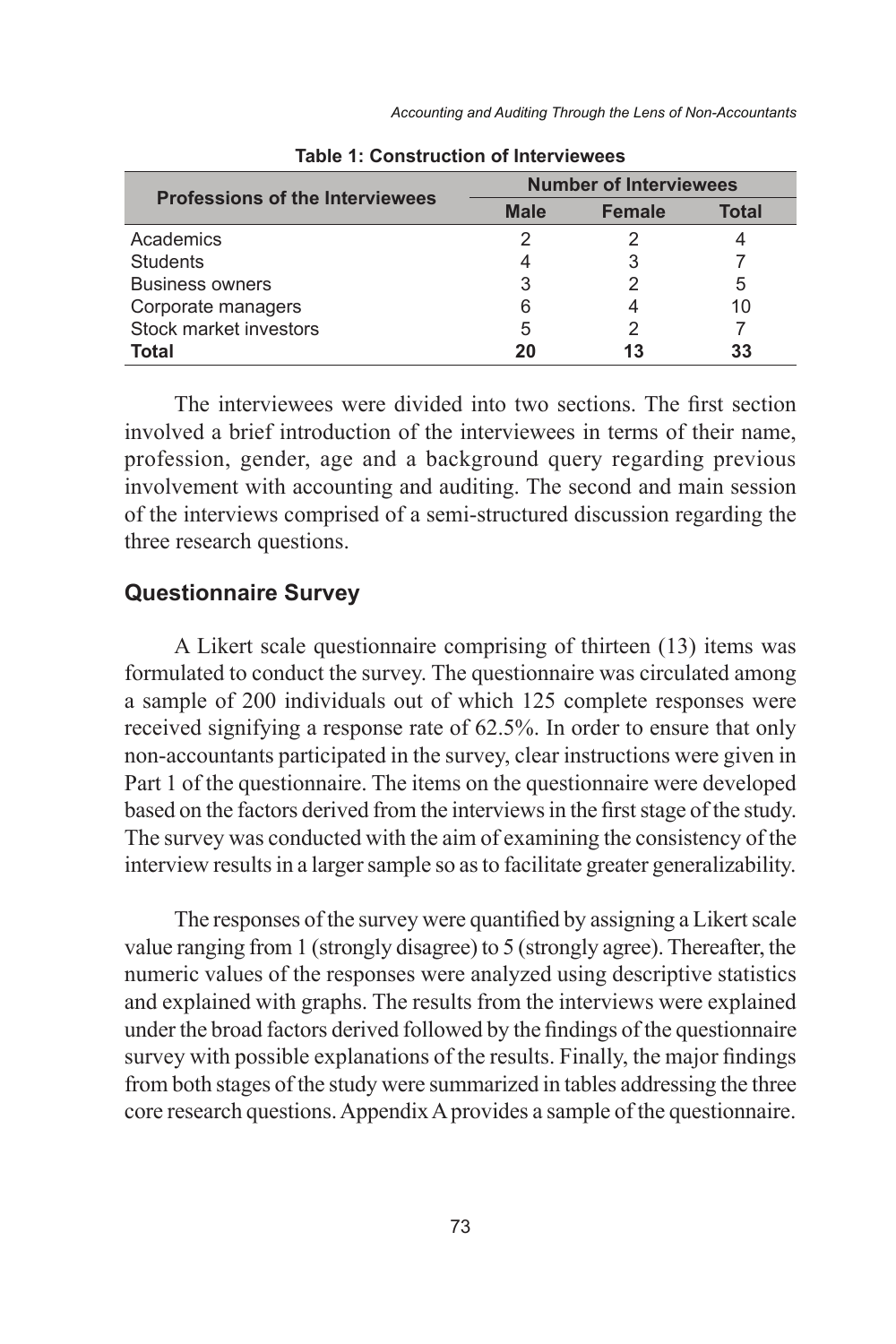## **FINDINGS**

This section depicts the findings of the interviews and the results of the questionnaire survey. The findings are presented under the three core research questions with highlights of major factors derived from the content analysis of the interviews as well as the factor analysis of the survey.

The internal consistency of the survey questionnaire consisting of 13 items, as shown in Table 2, was measured using Cronbach alpha which gave a value of 0.7367. A value of Cronbach alpha of 0.60 or more is considered acceptable and here the value 0.7367 suggests that the construction of the items is internally consistent and the data is reliable.

| <b>Table 2: Reliability Statistics</b>            |    |  |  |  |  |
|---------------------------------------------------|----|--|--|--|--|
| <b>Number of Items</b><br><b>Cronbach's Alpha</b> |    |  |  |  |  |
| 0.7367                                            | 13 |  |  |  |  |

Table 3 presents the descriptive statistical summary of the items of the questionnaire survey. Apparently, the standard deviation in the responses of the items suggest a more generalizable result. The implications of the results on other items will be linked with the interviews and discussed as appropriate.

**Table 3: Descriptive Statistics**

| <b>Items</b>                                             | N   | Min  | <b>Max</b> | <b>Mean</b> | <b>SD</b> |
|----------------------------------------------------------|-----|------|------------|-------------|-----------|
| 1. Accounting serves social interest.                    | 125 | 2.00 | 5.00       | 3.736       | 1.0365    |
| 2. Accounting appears to be interesting.                 | 125 | 1.00 | 4.00       | 2.192       | 0.7008    |
| 3. I understand financial accounting<br>information.     | 125 | 1.00 | 5.00       | 2.696       | 0.7180    |
| 4. Comparability of accounting information<br>useful.    | 125 | 2.00 | 5.00       | 4.432       | 1.0224    |
| 5. Accounting is objective.                              | 125 | 1.00 | 5.00       | 4.136       | 0.7626    |
| 6. Accounting is more oriented to number<br>than theory. | 125 | 2.00 | 5.00       | 4.120       | 1.1906    |
| 7. Accounting information is credible.                   | 125 | 2.00 | 5.00       | 2.272       | 0.7197    |
| 8. Accounting is innovative.                             | 125 | 1.00 | 4.00       | 2.120       | 0.5879    |
| 9. Audit serves social interest.                         | 125 | 2.00 | 5.00       | 3.864       | 0.9495    |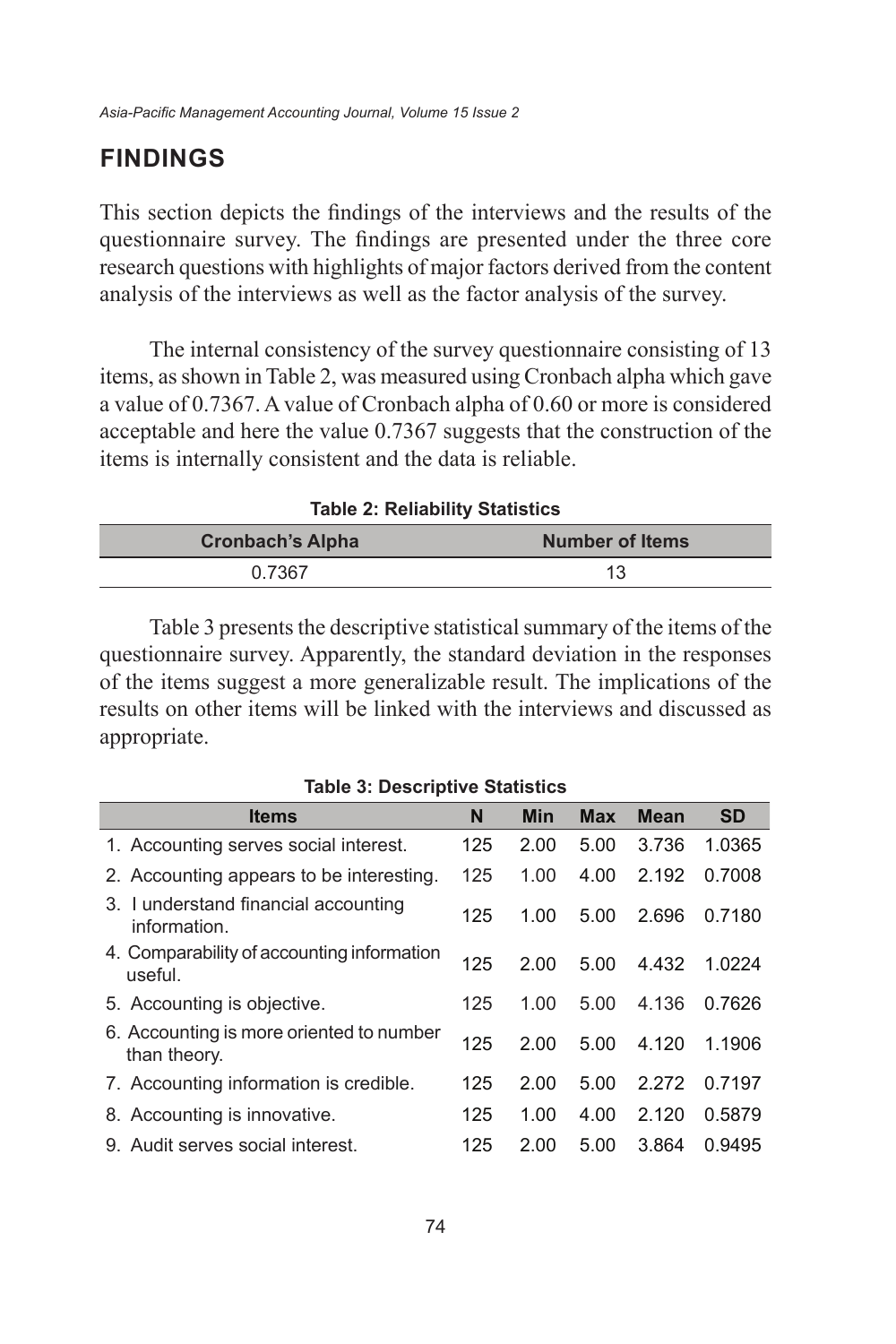*Accounting and Auditing Through the Lens of Non-Accountants*

| <b>Items</b>                                           | N   | Min               | <b>Max</b> | <b>Mean</b> | <b>SD</b> |
|--------------------------------------------------------|-----|-------------------|------------|-------------|-----------|
| 10. Audit is supposed to prevent financial<br>failure. | 125 | 1.00              | 5.00       | 4.376       | 1.0093    |
| 11. I understand audit reports.                        | 125 | 1.00              | 5.00       | 3.680       | 0.6997    |
| 12. Audit should play corporate policing<br>role.      | 125 | $2.00 \quad 5.00$ |            | 3.880       | 0.6274    |
| 13. Audit reports are useful.                          | 125 | 1 NO              | 4.00       | 1.952       | 0.4355    |

In short, the descriptive study above found that non-accountants generally view accounting as an objective yet less exciting and innovating discipline that serves social interest with much technical orientation. This is evident in the mean score obtained in the 5th item above, which is 4.136 implying that most of the participants agreed on this matter. On the opposite if the 2nd item above is considered, the mean value is only 2.192 implying a considerable disagreement among the participants regarding the interestingness of accounting. In relation to the second research question, the study found that non-accountants found accounting difficult to understand and the credibility of accounting information was generally low (mean score being only 2.272). However, comparability, an enhancing characteristics of accounting information is of much use to non-accountants. Finally, in relation to the third research question, the descriptive study founwd that non-accountants found audits to serve social interests and have expectation gaps to the extent they expect audits to undertake a corporate policing role preventing failures. However, the usefulness of audit reports is also generally low among non-accountants.

#### **Perception of Accounting**

During the interview sessions, 22 interviewees out of 33 opined that accounting as less exciting and less challenging while 8 of them stated that they see accounting as an interesting field of study and profession from the outside. Therefore, in the questionnaire survey, one item was related to the interest on accounting of non-accountants. Besides, a great majority of the interviewees as well as the survey participants tended to perceive accounting as an extremely technical field and profession as opposed to being intuitive.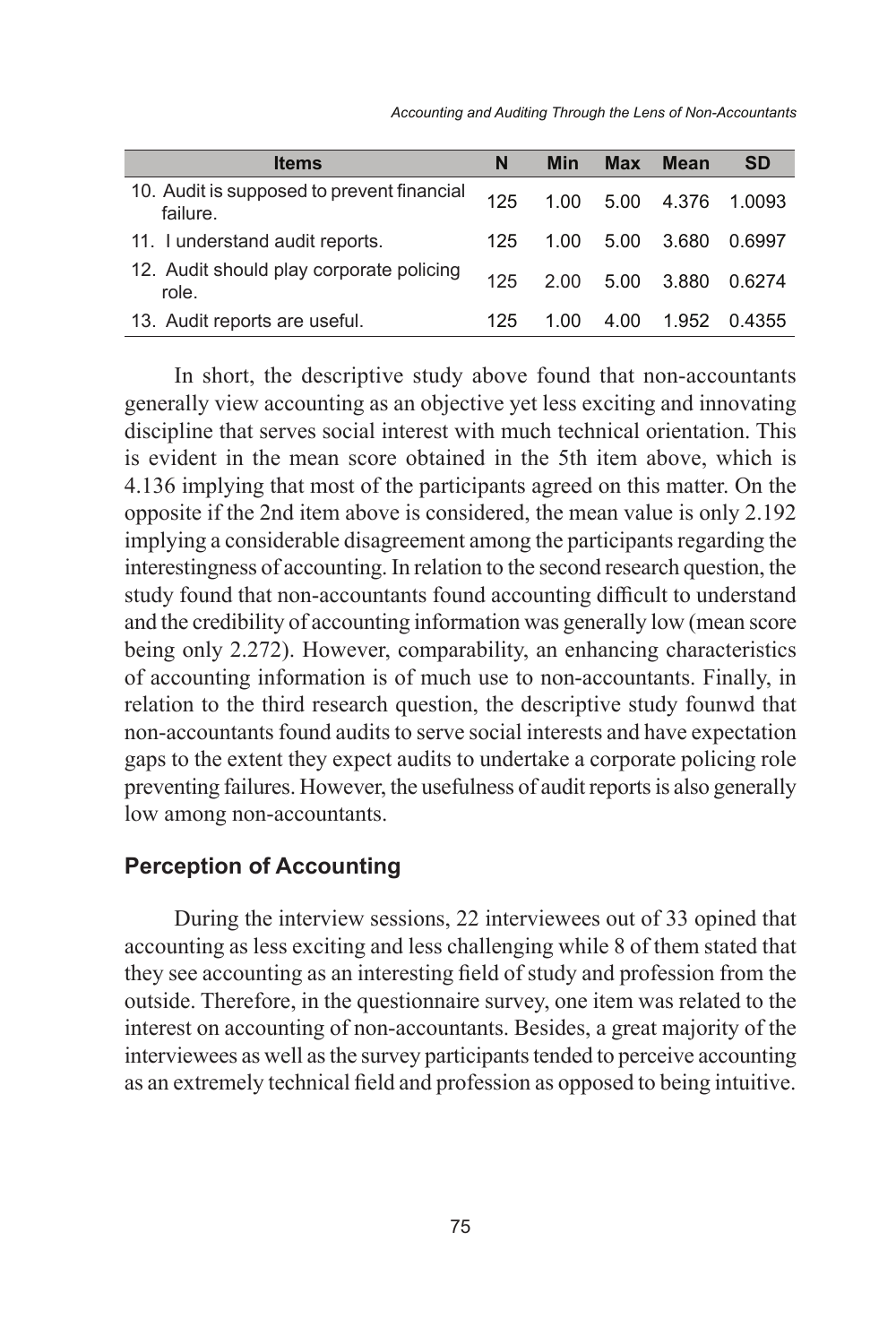#### **Social Interest, Objectivity and Innovation**

A major hypothesis of the study concerning the service of accounting to the society was positively reported by both the interviewees and the survey participants. A staggering number of 30 interviewees (91% of the total) said that they believe accounting to be a profession that directly and indirectly takes part in serving the society in various capacities. Also, as much as 58% of the survey participants stated accounting to be serving social interests as shown below.



**Figure 1: Result of Survey for the Interview Question Figure 1: Result of Survey for the Interview Question**

service of accounting words concerning words concerning the social social social social social social social social social social social social social social social social social social social social social social social s One of the interviewees put the following words concerning the social

*"…yet it will be ungrateful not to acknowledge the societal corporations which mostly trade with public money. Accounting role of accounting, especially in ensuring the accountability being nonexistent, there would be no other mechanism to of listed corporations which mostly trade with public money.*  facilitate interaction between those corporations and the public<br>*in general*" *m* general interaction between the second between the second between the second between the second between the second between the second between the second between the second between the second between  $\mathcal{L}$ *"…yet it will be ungrateful not to acknowledge the societal role of accounting, especially in ensuring the accountability of listed in general"*

As much as 69% of the survey participants and 54% of the interviewees for improvisation therein. One corporate manager puts the following in this regard. said they projected accounting to be an objective discipline with little scope

"...my colleagues from the accounts team are very objective and *they pay attention to details. From my experience of working*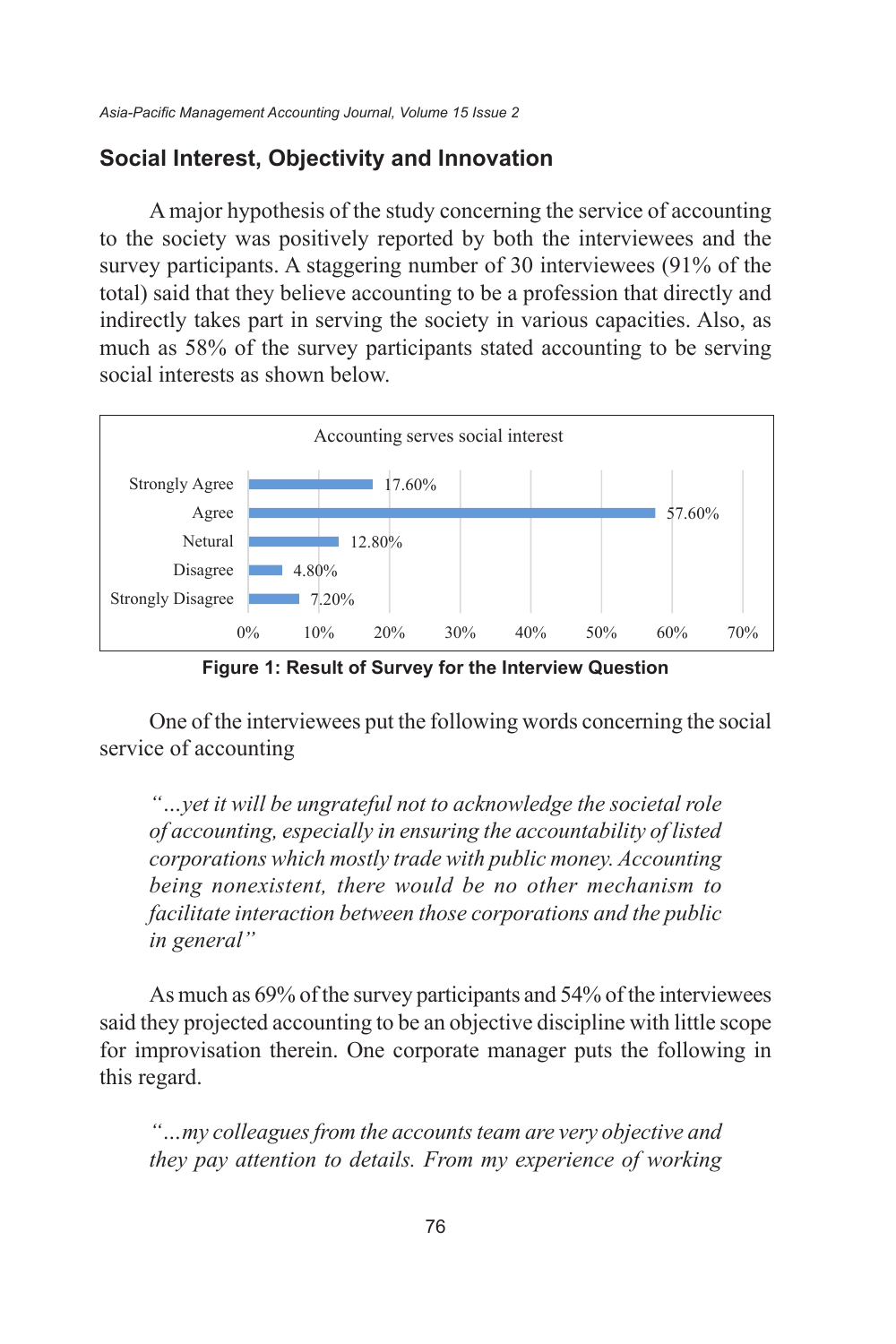with them in a cross functional team, I can say accounting, itself *appears very objective and precise to me".*  $\overline{A}$ 



**Figure 2:: Result of Survey for the Interview Question Figure 2: Result of Survey for the Interview Question**

accounting. There was no identifiable consensus among them in this regard. However, the survey participants appeared to disagree that accounting is innovative with the mean response falling in between disagree and neutral. The interviewees were mostly neutral about their views of innovation in The interviewees were mostly neutral about their views of innovation I'DE INCIVIEWEES WELE MOSHY HEUHAI ADOUT THEM VIEWS OF INHOVATION IN



0% 10% 20% 30% 40% 50% 60% 70% 80% 90% **Figure 3: Result of Survey for the Interview Question Figure 3: Result of Survey for the Interview Question**

#### **Unexciting**

is that it appears to be kind of boring and less interesting both as a subject of its appear to them meritie teatous, monotonous, ooring, unexering and dum. One female acqueme purs the following females while asked to  $\frac{1}{2}$ describe her perception towards accounting. of study and a profession. The words they used to describe accounting in terms of its appeal to them include tedious, monotonous, boring, unexciting and dull. One female academic puts the following remarks while asked to docaries hor nonsention towards associating describe her perception towards accounting. The projections of two-thirds of the interviewees regarding accounting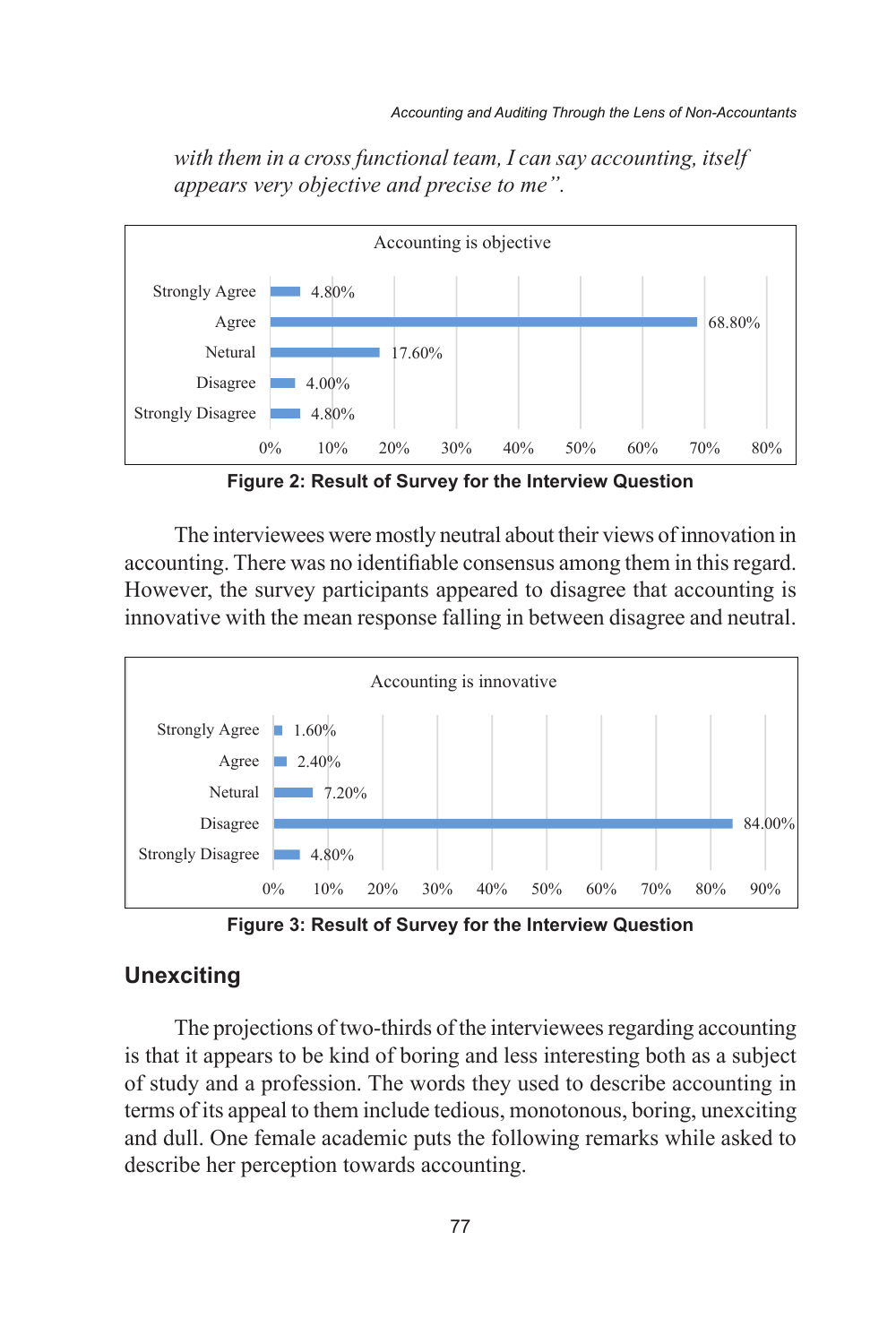Asia-Pacific Management Accounting Journal, Volume 15 Issue 2 *accounting and psychology (which we couldn't finish for* 

"My husband is an academic of accounting in a public university. We worked in a joint research project involving accounting and psychology (which we couldn't finish for some reasons) whereby I came to interact with him regarding various issues in accounting and surprisingly found that accounting has been *much less varied in its development over years... in fact, my*  $\frac{1}{2}$ *husband doesn't seem to resist while I call his subject a boring one since then (of course jokingly!)*"

Another interviewee, a male university student, put the following words while describing his impression of accounting as an academic subject. words while describing his impression of accounting as an academic subject.

"...and over the years I have come to know a lot about accounting for having to share my room (in dormitory) with a friend in Accounting major! I have seen him studying the same *subject in 4 different semesters and his books on other subjects tend to outnumber his accounting books. He doesn't disagree interime is summarized the interestining events for the intergradity maniglical* with me that accounting is not as vast and interesting as physics *(the major of the interviewee)"* 

The result of the questionnaire survey showed that as much as 81% of the participants disagree with the statement that accounting appears to be interesting which is quite consistent with how the interviewees described accounting from their point of view. The result of the questionnaire survey showed that as much as 81% of the result of the questionnaire survey showed that as much as 81% of



**Figure 4: Result of Survey for the Interview Question Figure 4: Result of Survey for the Interview Question**

 $\ddot{ }$ These responses are consistent with those obtained by Hung (2014) in a study of Chinese students' perception of accounting and accountants.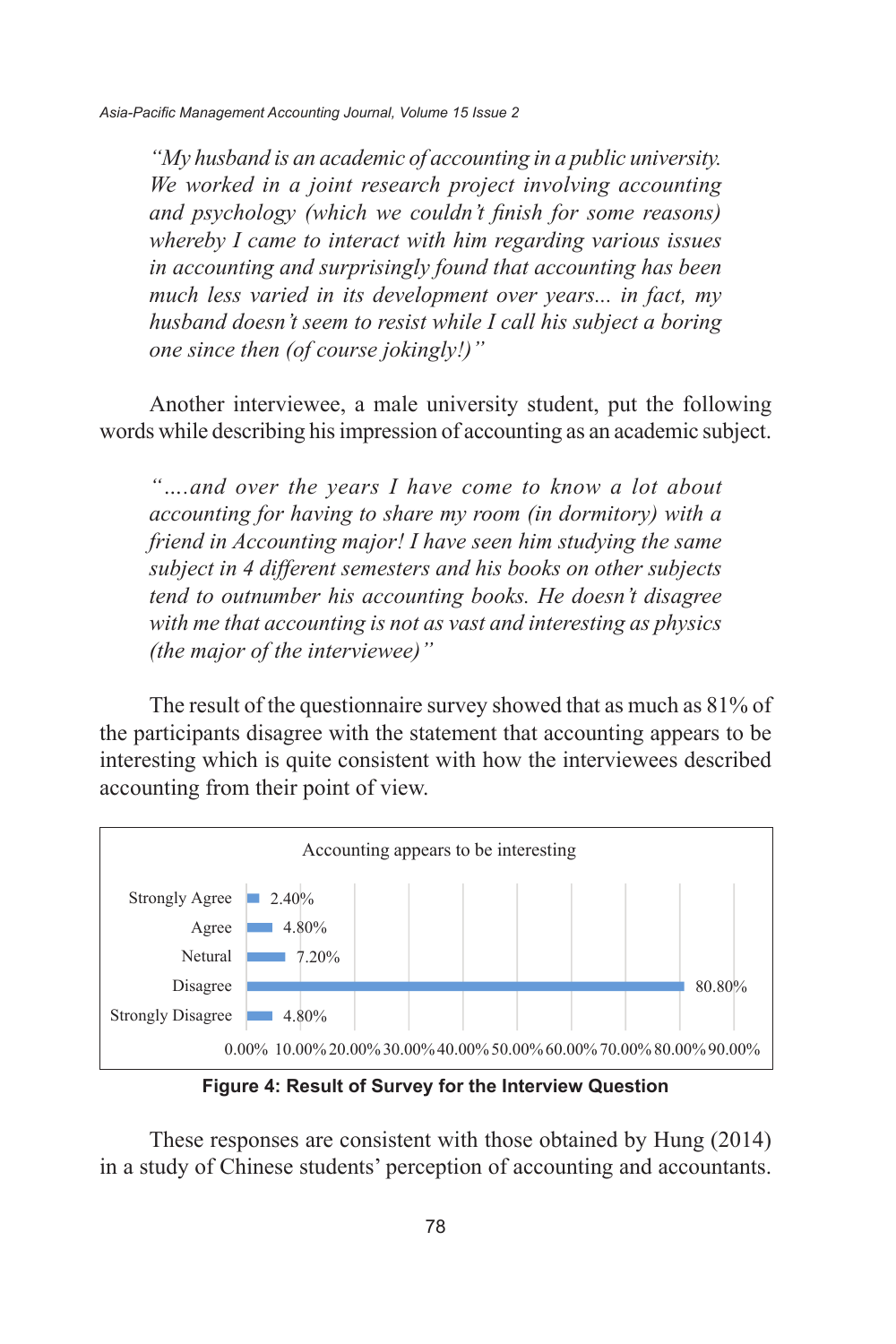They found that both accounting majors and non-accounting majors tend to rate accounting and accountants as "boring" as opposed to the adjective to face accounting an<br>"interesting".

# Interviewe Emphasis described the mostly projections of accounting to be mostly to be mostly to be mostly to be mostly to be mostly to be mostly to be mostly to be mostly to be mostly to be mostly to be mostly to be mostly

Interviewees described their projections of accounting to be mostly technical and a number dependent exercise. They have portrayed an overwhelming view of numbers and technical analysis in accounting. One manager from the marketing department of an MNC puts the following in this regard. technical and a number dependent exercise. They have portrayed an Interviewees described their projections of accounting to be mostly

".... the pictures that comes to my mind while the word accounting is concerned are numbers, numbers and numbers. I think calculations are what accountants mainly perform, at least *this is what I see my colleagues from the accounts department do"*

Surprisingly 20 out of 33 (around 61%) interviewees pictured accounting in this way. Consistent with the interviewees, as much as half of the survey respondents strongly agreed that accounting has more focus on numbers than on theories. Surprisingly 20 out of 33 (around 61%) interviewees pictured  $\frac{1}{20}$  Surprisingly 20 out 01 33 (around 01%) interviewees pictured



**Figure 5: Result of Survey for the Interview Question Figure 5: Result of Survey for the Interview Question**

intuitive, spontaneous and forward-looking. A summary of the findings on These findings are again supported by Hung (2014) where respondents rated accounting as more definite, clear, historical and precise rather than the first research question is presented in Table 4.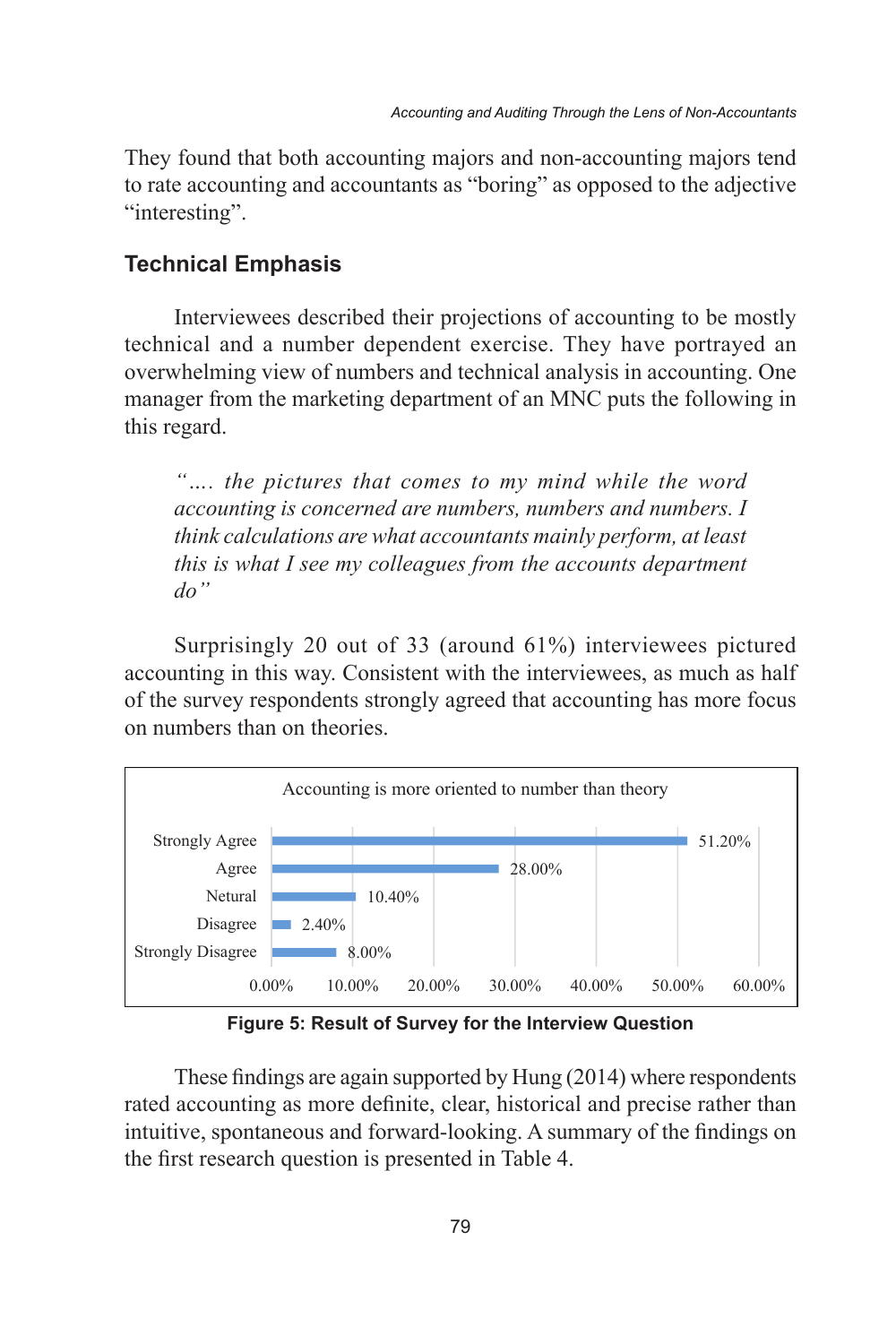*Asia-Pacific Management Accounting Journal, Volume 15 Issue 2*

| RQ 1: What is the status of accounting as perceived by non-accountants? |       |                          |                         |                       |                |                 |  |
|-------------------------------------------------------------------------|-------|--------------------------|-------------------------|-----------------------|----------------|-----------------|--|
| <b>Accounting</b>                                                       |       | <b>Interview Results</b> |                         | <b>Survey Results</b> |                |                 |  |
|                                                                         | Agree |                          | <b>Neutral Disagree</b> | Agree                 | <b>Neutral</b> | <b>Disagree</b> |  |
| Serves social interest                                                  | 91%   | 3%                       | 6%                      | 75.2%                 | 12.8%          | 12%             |  |
| Is objective                                                            | 54%   | 21%                      | 25%                     | 73.6%                 | 17.6%          | 26.4%           |  |
| Is innovative                                                           | 14%   | 57%                      | 29%                     | 4.0%                  | 7.2%           | 88.8%           |  |
| Is unexciting                                                           | 64%   | 19%                      | 17%                     | 85.6%                 | 7.2%           | 7.2%            |  |
| Is a technical exercise                                                 | 61%   | 23%                      | 16%                     | 79 2%                 | 10.4%          | 10.4%           |  |

|  |  | Table 4: Summary of the Findings of the First Research Question |
|--|--|-----------------------------------------------------------------|
|--|--|-----------------------------------------------------------------|

In sum, the research found that non-accountants tended to see accounting as an objective and technical exercise serving social interest but yet lacking excitement and innovation.

#### **Status of Understandability of Accounting Information**

One of the findings of this study involved the view of the nonaccountants of accounting information as difficult to interpret and understand as well as not the primary basis of affecting trading decisions made by them where applicable. However, this study found that, despite being unable to adequately understand and interpret accounting information, non-accountants can attain some decision-making inputs by comparing time series changes in accounting information. This means, the comparability feature of accounting information tended to offset some of their decisionmaking barrier. However, a majority of the interviewees lacked trust on accounting information to some extent.

#### **Understandability**

Both the business owners and stock market investor groups (among the interviewees) acknowledged that they face difficulty in understanding and interpreting accounting information reported in annual reports. The interviewed stock market investors acknowledged that they do not have adequate financial literacy to comprehend complex accounting information. One of them remarked the following.

*"It's been a while I am in the stock market trading but honestly, I cannot decipher the meaning of some complex metrics in the annual reports. ...as I depend on advises from my brokers and tips*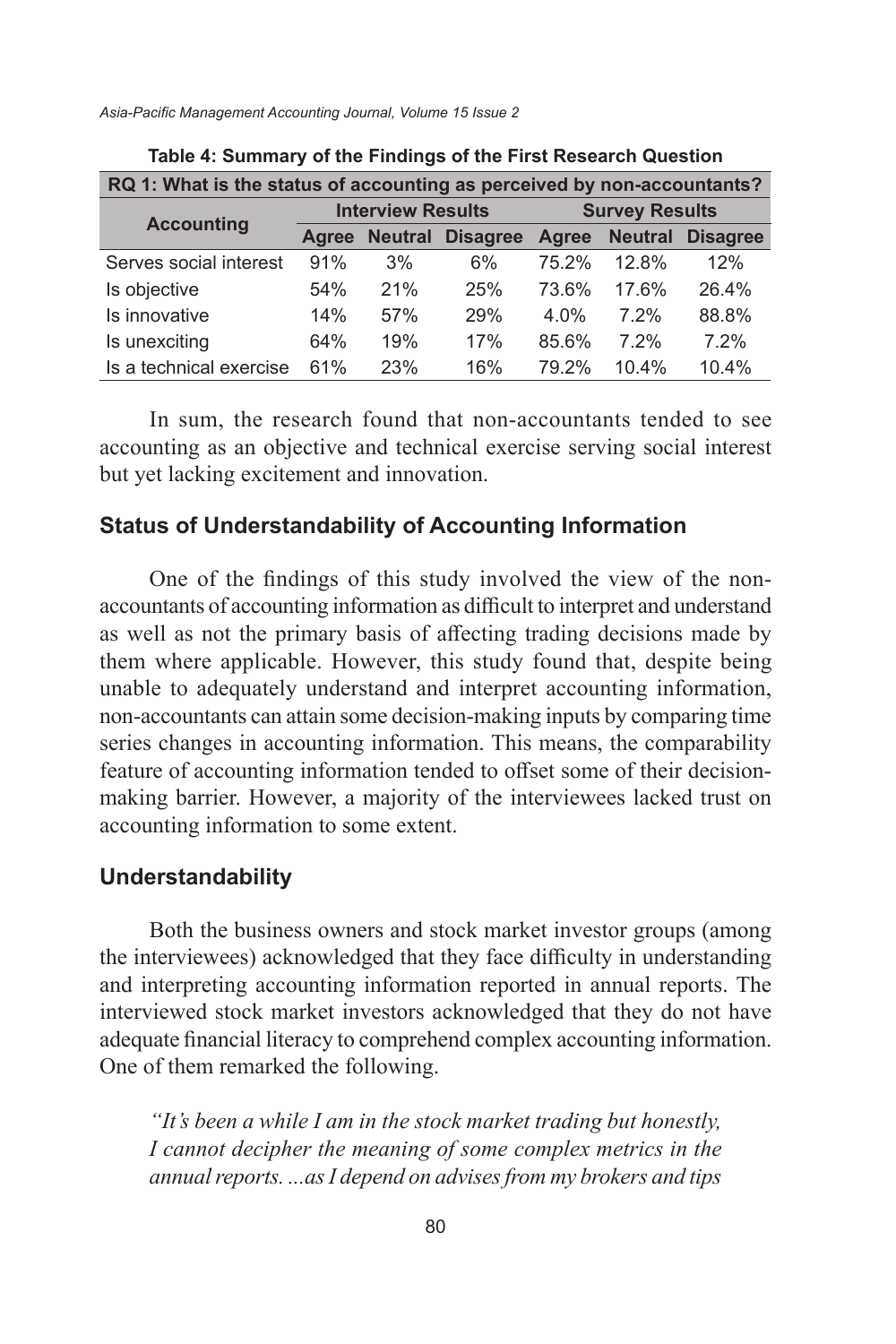*from my friends, I can deal with my lacking of understandability compare figures of profits, sales and assets to see the of accounting. And I can compare figures of profits, sales and assets to see the trends".* 

However, the lion's share of the survey participants expressed a neutral view with the statement that they understand accounting information. But even here, the number of participants disagreeing with this statement outnumbered those agreeing with the same. So, in a way, survey results are somehow similar to interview results regarding non-accountant's understandability of accounting information. However, the lion's share of the survey participants expressed a neutral riew with the statement of the survey participants expressed a neutral



**Figure 6: Result of Survey for the Interview Question Figure 6: Result of Survey for the Interview Question**

It is supported by empirical research that people with no accounting background have often faced difficulties in understanding the implications of certain accounting information (Bryant et al., 2006).

#### **Credibility and Comparability**

Around 88% of the interviewees have shown their interest in accounting numbers either in the form of direct investments (stock market and business) or indirect deposits in banks where the annual reports of the banks relate to their interest. However, interviewees of all classes have shown a general tendency to lack utmost trust in accounting information. One stock market investor said-

*"I used to believe the pre-IPO accounting numbers of companies during my earlier days of stock market investment. However, after years of experience on how those pre-IPO earnings deviate*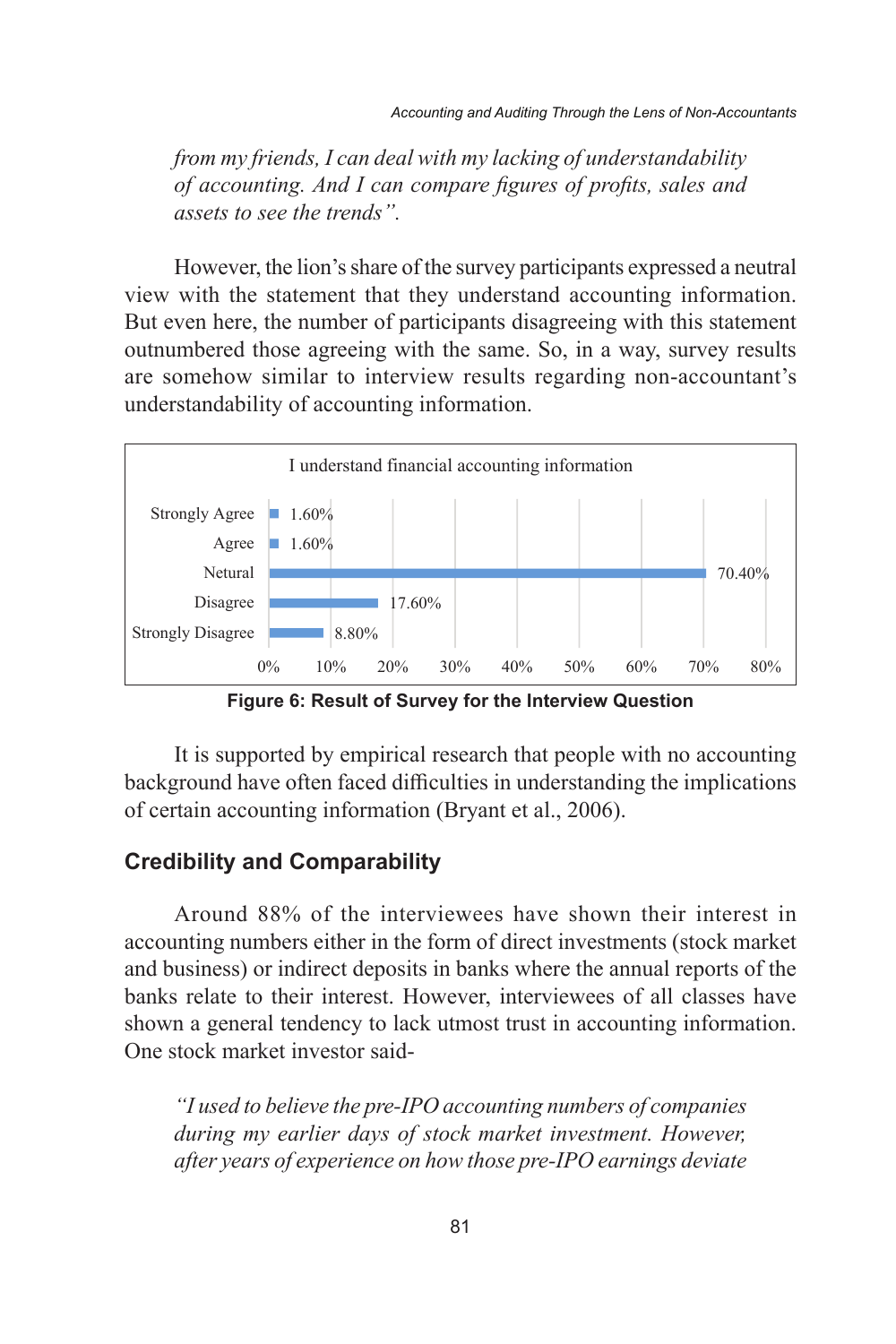*from post-IPO scenario taken away much of my confidence on away much of my confidence on accounting numbers". accounting numbers".* 

Similarly, the survey participants, with a mean response of 2.27 (lying between disagree to strongly disagree), confirmed that they did not feel accounting information to be credible.



**Figure 7: Result of Survey for the Interview Question Figure 7: Result of Survey for the Interview Question**

One of the business owners said:

*cost of ethics in my organization, but I have seen businesses*  $\alpha$ *"In hard times accountants have to manage the appearance of my business in the books but I am sure that doesn't come at the unethically outperform us through window-dressing".* 

The lack of trust on accounting information can be explained by either a knowledge gap of the non-accountants regarding what accounting numbers signify or to the practice the practice of earnings management and low-quality accounting information in a number of business failures in Bangladesh in the recent past. Lowe and Puxty (1990) found that excessive earnings management tend to take away public faith in accounting numbers.

Despite the lack of trust, non-accountants in both interviews and survey have reported that the comparability feature of accounting information is useful to overcome some information processing barrier. In fact, almost all interviewees (from the investor category) stated that a large number of trades they made are based on a time series comparison of accounting information. Consistent with interview results, a staggering 85.6% of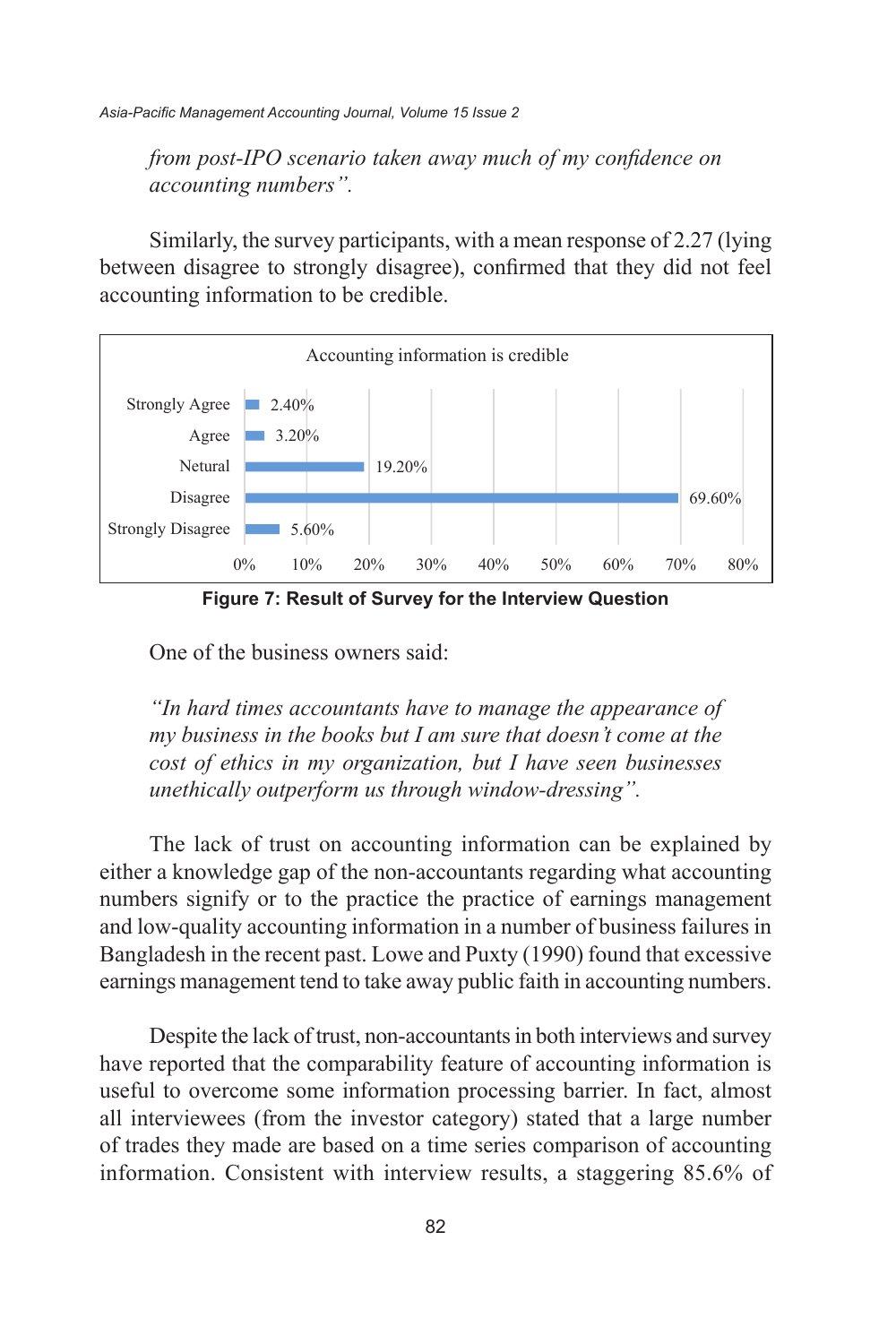survey participants confirm the usefulness of the comparability feature of accounting information as shown below.



**Figure 8: Result of Survey for the Interview Question Figure 8: Result of Survey for the Interview Question**

A summary of the findings on the second research question is presented in Table 5.

| RQ 2: What is the status of non-accounting users'<br>understandability of accounting information? |                                                   |     |                                               |         |          |       |  |
|---------------------------------------------------------------------------------------------------|---------------------------------------------------|-----|-----------------------------------------------|---------|----------|-------|--|
| <b>Accounting</b>                                                                                 | <b>Survey Results</b><br><b>Interview Results</b> |     |                                               |         |          |       |  |
| information is                                                                                    |                                                   |     | Agree Neutral Disagree Agree Neutral Disagree |         |          |       |  |
| Difficult to understand                                                                           | 56%                                               | 31% | 13%                                           | 75.2%   | $12.8\%$ | 12%   |  |
| Credible                                                                                          | 26%                                               | 21% | 53%                                           | $5.6\%$ | $19.2\%$ | 75.2% |  |
| Useful with comparability                                                                         | 59%                                               | 23% | 18%                                           | 85.6%   | 8.80%    | 5.6%  |  |

19 **Table 5: Summary of the Findings of the Second Research Question**

In sum, the research found that non-accountants find accounting information difficult to understand and tended to base their trading decision on other sources of information. But comparability turns out to be useful in overcoming the decision-making barrier while general credibility of the accounting information was low.

#### **Perception of Audit**

This study found that there is high level of consensus among nonaccounts in terms of the social service of audits. 66% of the interviewees and 82.4% of the survey participants found that audits directly or indirectly fulfil a broader social cause. However, almost all the interviewees as well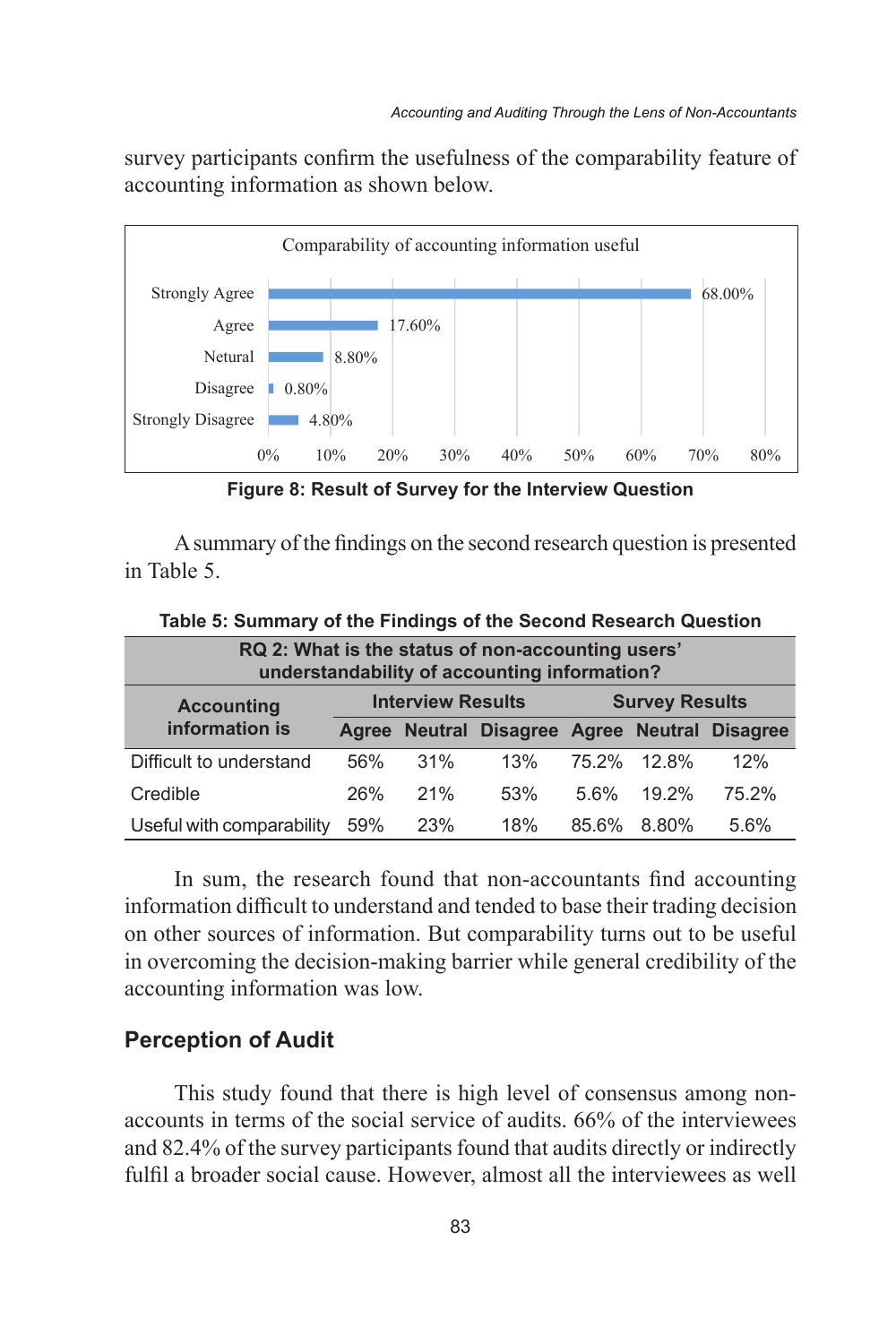as the survey participants had a massive audit expectation gap where they have shown signs of lost credibility due to not even knowing that audit reports can take various forms. Besides, the interviews revealed that nonaccountants in general mistake audits as having a corporate policing role and auditors as corporate police.



**Figure 9: Result of Survey for the Interview Question Figure 9: Result of Survey for the Interview Question**

#### **Expectation Gap**

all of them have expressed an expectation from an audit that is far beyond reasonable assurance and stretches to absolute level of assurance. One corporate manager put the following statement regarding his perception assurance and stretches to absolute level of assurance. One corporate manager towards the effectiveness of audit. required the effectiveness of additional All the interviewees failed to recognize the actual role of audits which is to opine on the truth and veracity of the financial reports. Almost

of audit. *efficiency reasons. I do not even know how these audits have have our reports audited due to compliance issues rather added value to our organization, if any at all." "…. therefore, to the best of my understanding we mostly have our reports audited due to compliance issues rather than* 

Similar to the interview results, survey participants massively disagreed on the usefulness of audit reports as shown in the graph below.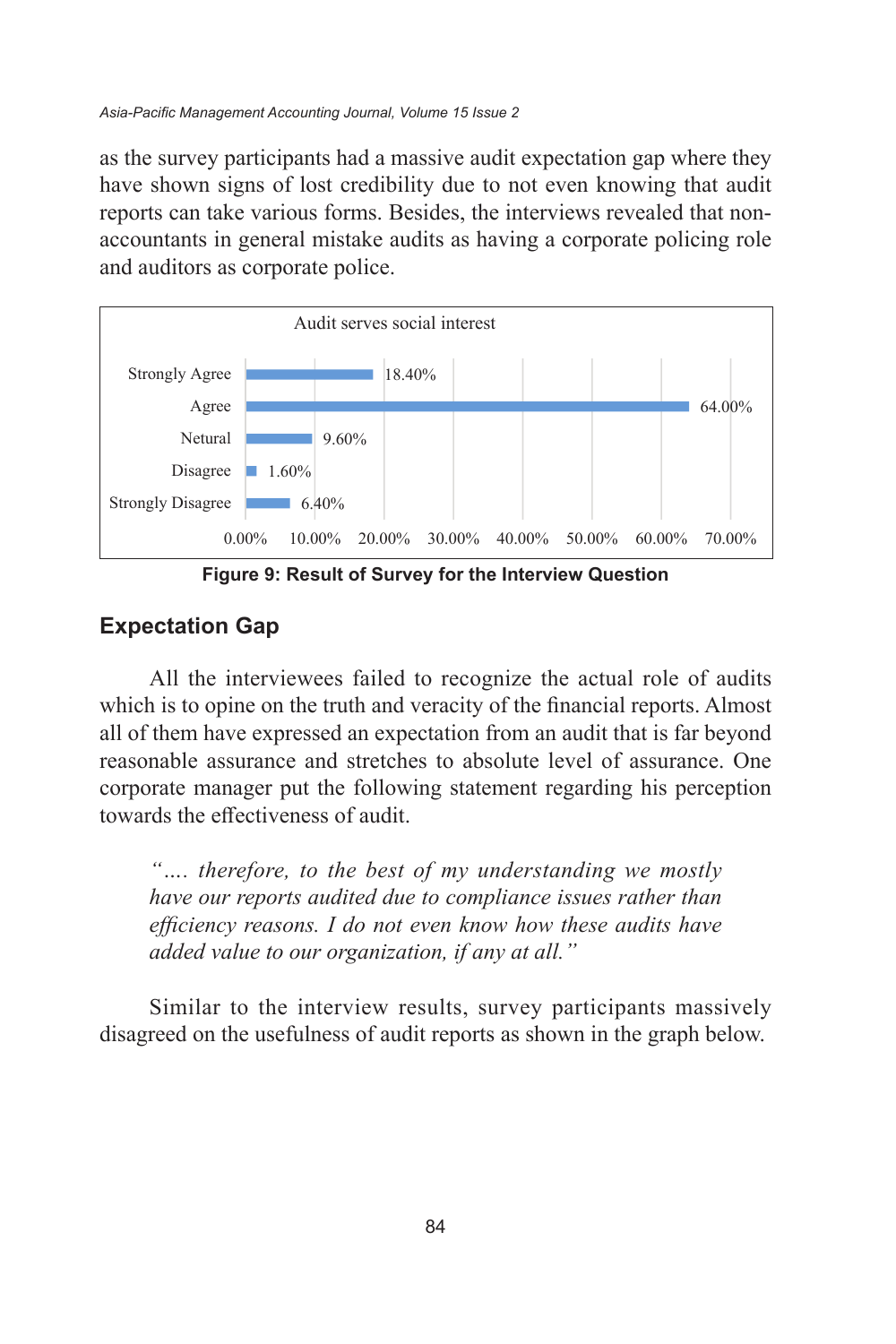

**Figure 10: Result of Survey for the Interview Question Figure 10: Result of Survey for the Interview Question** Another corporate manager pointed out-

Another corporate manager pointed out: *"…take Hallmark or Sonali Bank scandals for example.* 

Another corporate manager pointed out- *"…take Hallmark or Sonali Bank scandals for example. Were Were those companies not audited in the years they came out "…take Hallmark or Sonali Bank scandals for example. failures? I don't see audit to be much effective then!" those companies not audited in the years they came out as* 

*Were those companies not audited in the years they came out*  This is clearly a misunderstanding from the non-accountant's part and fairness of the subject matter against criteria. This expectation gap was highlighted in the survey results as presented in the graph below. failures and accept the responsibility to only opine on the truth and fairness of while auditors explicitly disclaim their liability to prevent frauds and corporate failures and accept the responsibility to only opine on the truth  $T$  is clearly a misunderstanding from the non-accountant from the non-accountant  $p$ I has a clearly a misunderstanding from the non-accountant s part



**Figure 11: Result of Survey for the Interview Question Figure 11: Result of Survey for the Interview Question**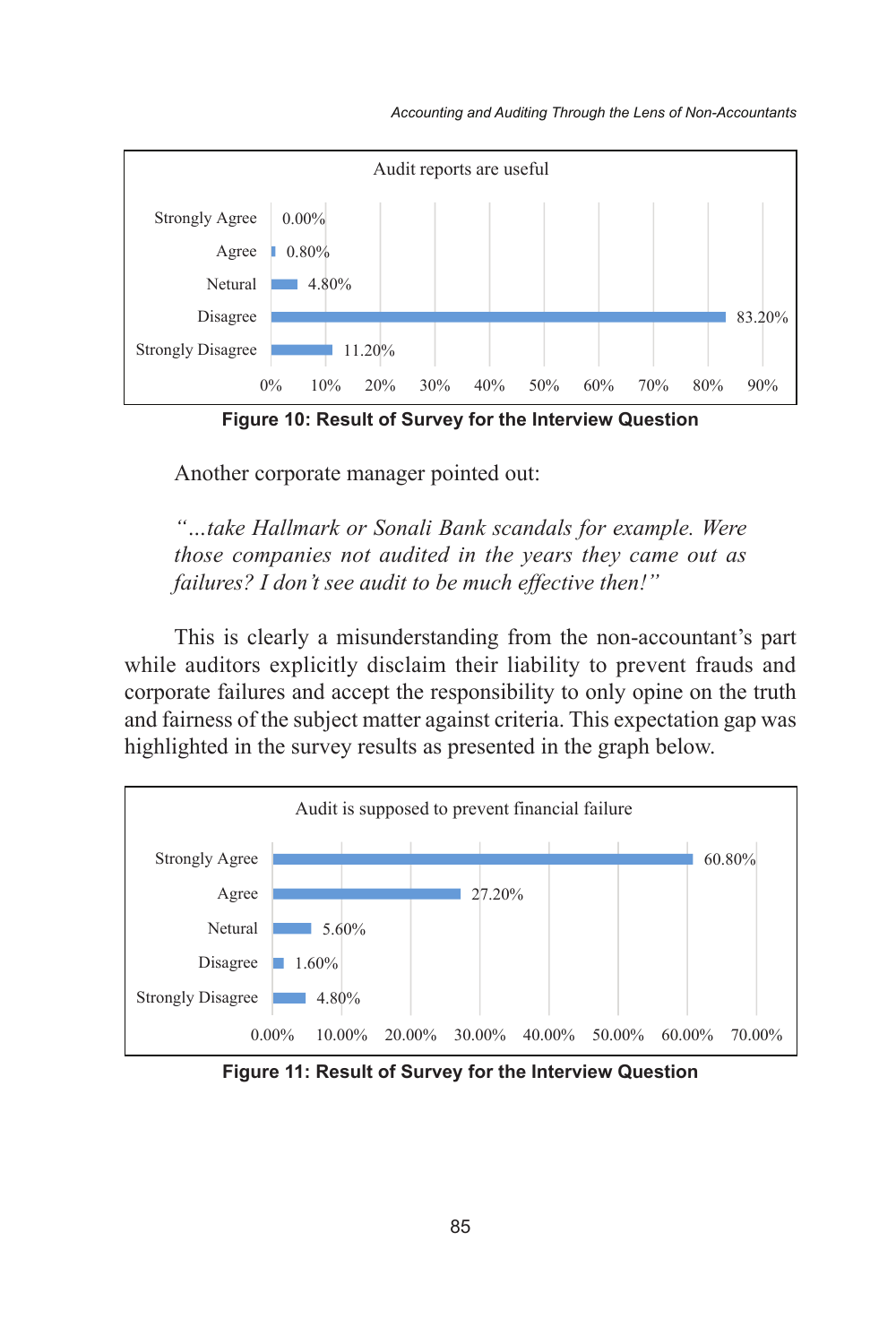#### **Policing Role**  $T$  role of audit as envisaged by the non-accountants involves a strong and accountants in  $\mathcal{S}$

The role of audit as envisaged by the non-accountants involves a strong adherence to the responsibility of preventing, detecting and communicating financial frauds, errors and accounting irregularities. One corporate manager mentioned the following in this respect. *"…there have been three dismissals in the cash department* 

"...there have been three dismissals in the cash department *embezzlement in the last two years alone. However, our embezzlement in the last two years alone. However, our auditor has turned out to be ineffective in preventing such embezzlements". embezzlements".* 

From the interviews it was clear that the non-accountant managers held the audit function liable for not being able to prevent fraud. He effectively has a policing image of the audit function. Similarly, survey participants agreed that audits should play a corporate policing role. This finding is consistent with Monroe and Woodlif (1994). From the interviews it was clear that the non-accountant managers held From the interviews it was clear that the non-accountant managers held



**Figure 12: Result of Survey for the Interview Question Figure 12: Result of Survey for the Interview Question**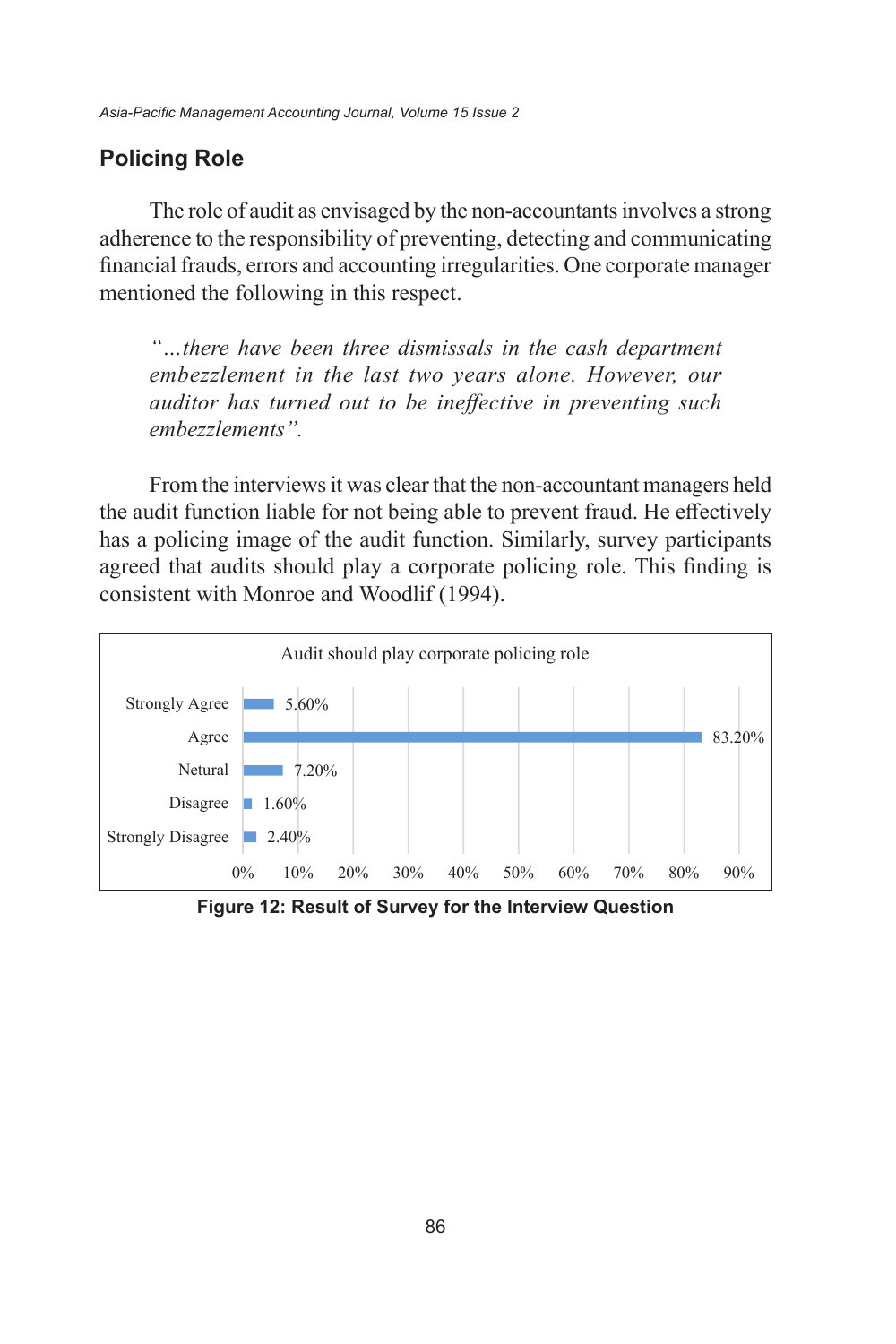A summary of the findings on the second research question is presented on Table 6.

| RQ 3: What is the perception of non-accountants<br>about the effectiveness of audits? |                                               |     |     |       |       |       |  |  |
|---------------------------------------------------------------------------------------|-----------------------------------------------|-----|-----|-------|-------|-------|--|--|
|                                                                                       | <b>Interview Results</b>                      |     |     |       |       |       |  |  |
| <b>Audit</b>                                                                          | Agree Neutral Disagree Agree Neutral Disagree |     |     |       |       |       |  |  |
| Serves social interest                                                                | 66%                                           | 41% | 13% | 82.4% | 9.6%  | 8.0%  |  |  |
| Provides useful reports                                                               | 23%                                           | 21% | 56% | 0.8%  | 4.8%  | 94.4% |  |  |
| Should prevent<br>corporate failures                                                  | 72%                                           | 11% | 17% | 88.0% | 5.60% | 6.40% |  |  |
| Should play corporate<br>policing role                                                | 79%                                           | 13% | 8%  | 88.8% | 7.2%  | 5.0%  |  |  |

# **Table 6: Summary of the Findings of the third Research Question**

After all these discussions it is clear that non-accountants tended to view audit as socially important but had a massive expectation gap regarding the roles of audits where they think the audit reports are not useful and that audits should assume a corporate policing role to prevent corporate failures. Findings from the initial interview closely correspond to those of the descriptive study.

To sum up, this section of the paper discusses the results of both the interviews and the descriptive study under three broad heads- perceptions of accounting, status of understandability of accounting information and perception of audit. Each of these subsections corresponds to the three research questions addressed throughout this study. Table 3 presents the summarized results of the descriptive study at one place while Table 4, 5 and 6 present the findings of the descriptive study corresponding to each of the three research questions.

## **DISCUSSION**

The findings of the study have several implications. First, non-accountant interviewees tended to hold an image of accounting where it is conceived of as a field of study as well a profession that lacks innovation, is monotonous, dull and unexciting. Also, they have a belief that accounting is much more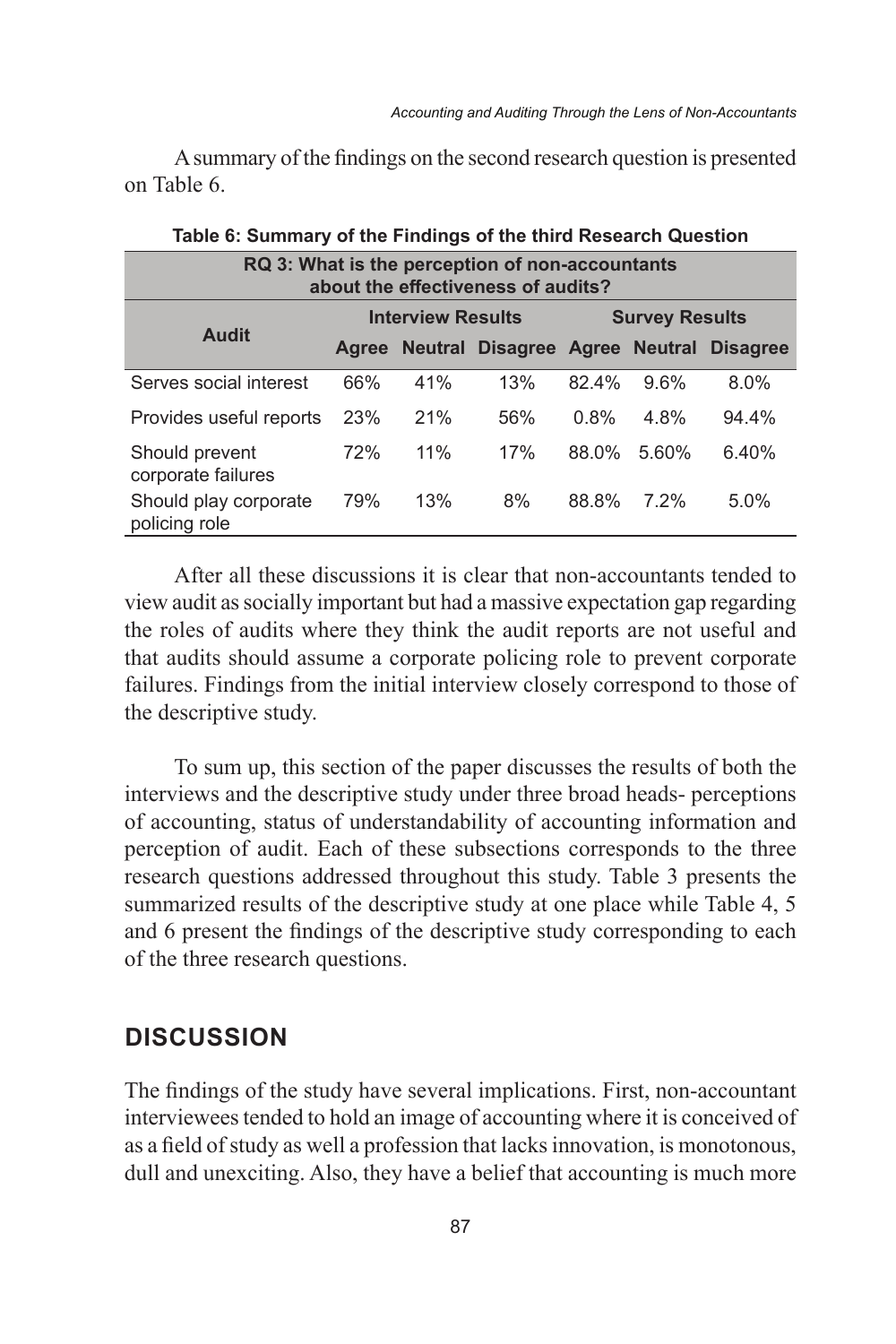#### *Asia-Pacific Management Accounting Journal, Volume 15 Issue 2*

technical than a forward-looking exercise, is definite, clear and precise. This shapes their view that there is low scope for flexibility in this rigid field. This perception can be changed by incorporating more recent developments in the field of accounting to practice. Integrated reporting, environmental accounting, carbon accounting, and other innovations of accounting should be encouraged for application to avert this view of non-accountants.

Second, the status of the understandability of accounting information is low in general among the interview participants. Such non-accountants fall beyond the locus of "informed users" mentioned in the Conceptual Framework. They tend to rely more on the comparability feature of accounting information. The credibility of accounting numbers is generally low among them and they have to rely on other sources of information for trading decisions. The understandability of accounting information can be enhanced by incorporating qualitative and visual reporting paralleled with quantitative reporting.

Third, despite agreement regarding the social service of auditing, the credibility of the audit function was low among interview participants and awareness about the possibilities of alternative audit reports other than the unqualified report was almost absent. More research is required for finding ways to diminish the expectation gap in this area.

Finally, considering the overall situation it was found that the general level of awareness of accounting and auditing is low in Bangladesh among non-accountants and further research is needed to devise ways in order to align public perceptions with the realities of accounting and auditing.

## **CONCLUSION**

This study sought to answer three questions. First, what is the perception of accounting among non-accountants? Second, what is the status of nonaccounting users' understandability of accounting information? Third, what is the perception of users with no accounting knowledge about the effectiveness of audits? In answering these questions, this study chose Bangladesh as the field of investigation to be a proxy of developing economies. The country's recent elevation of economic activities and rapid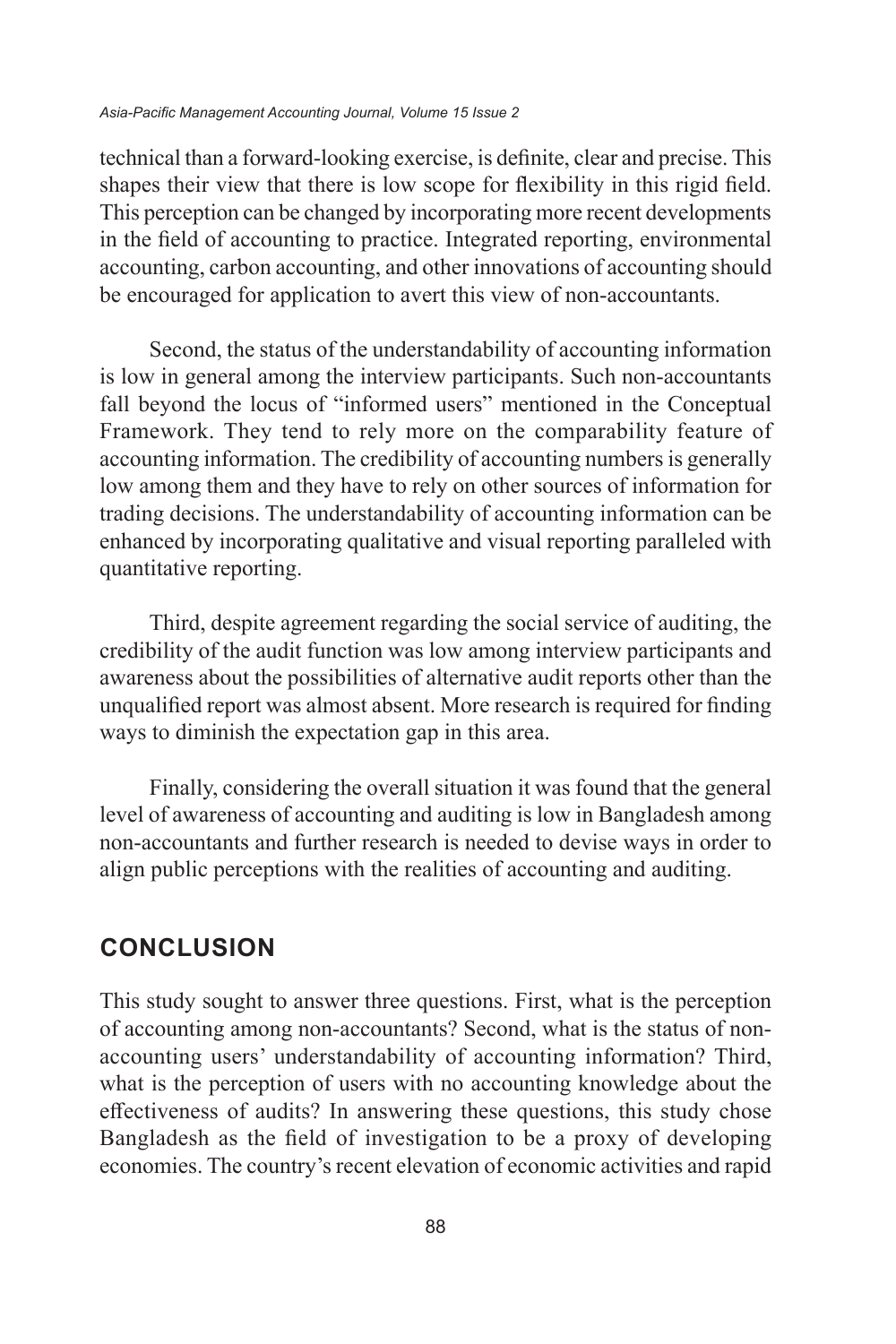growth combined with developments in the financial sector, presence of several accounting bodies and the dearth of research in this area justify Bangladesh as the place of the study. Using semi-structured interviews and secondary research, this study found that interviewed non-accountants, in general, viewed accounting as a number crunching discipline, excessively technical and less forward-looking. This paper also found that laymen investors do not understand accounting reports and metrics, make trading decisions based on other sources of information and have low level of faith in accounting numbers. However, the comparability feature of accounting information tended to offset some of the decision-making barriers emerging form difficulty in understanding and interpreting accounting information. Another finding of this paper is that the credibility of audit reports, in general, was low among non-accounting users of financial statements as most of them have not seen any variation in such reports over years. The role of audits is considered to be an ornamental exercise. The findings suggest that accounting awareness is very low in Bangladesh and a narrow base of "informed users" follow from this deficiency.

## **REFERENCES**

- Bryant, S. M., Wier, B., & Stone, D. N. (2006). Accounting stakeholders' perceptions of accountants' job performance and motivation. *Available at SSRN 912994.*
- Fowler, H. E. (1995). *A history of the public's perceptions of accountants.* University of Tennessee Honors Thesis Projects. Retrieved from https:// trace.tennessee.edu/utk\_chanhonoproj/115
- Gallhofer, S., Haslam, J., & Kamla, R. (2009). Educating and training accountants in Syria in a transition context: Perceptions of accounting academics and professional accountants. *Accounting Education: An International Journal*, *18*(4-5), 345-368.
- Hung, K. S. (2014, January). Perceptions of accounting and accountants in the eyes of the people from Mainland China and Macau. Paper presented at the *2014 International Conference on Global Economy, Commerce and Service Science (GECSS-14)*. Atlantis Press.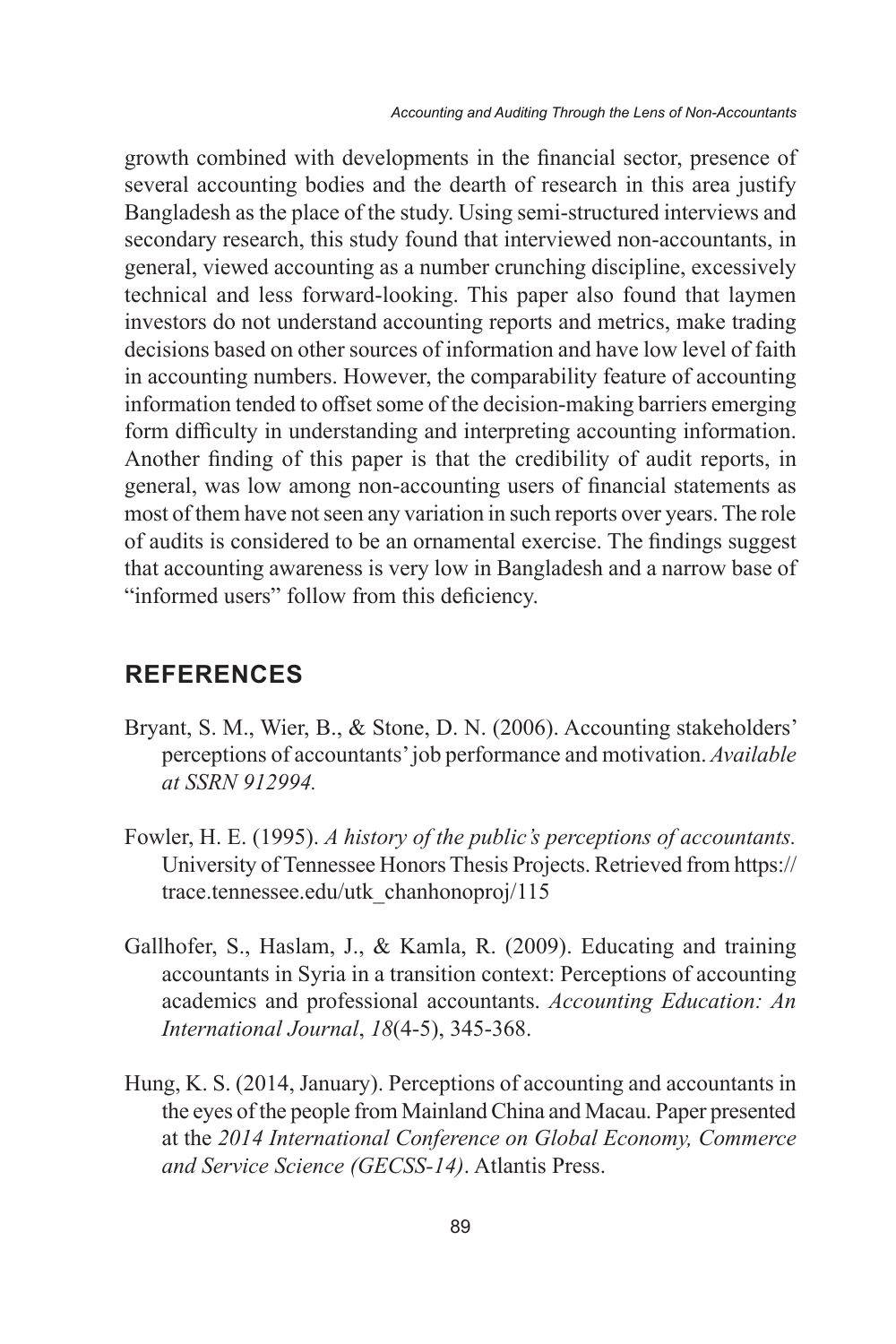- Kamal, Y., & Islam, M. S. (2018). The paradox of foreign loans and grants: An econometric analysis in the perspective of Bangladesh. *Dhaka University Journal of Business*, *39*(3), 51-66.
- Lowe, T., & Puxty, T. (1990). Accounting as social science: Some implications for teaching and research. *Directions*, *12*(1), 54-72.
- McEnroe, J. E., & Martens, S. C. (2001). Auditors' and investors' perceptions of the "expectation gap". *Accounting Horizons*, *15*(4), 345-358.
- Monroe, G. S., & Woodliff, D. R. (1994). Great expectations: Public perceptions of the auditor's role. *Australian Accounting Review*, *4*(8), 42-53.
- Navallas, B., Del Campo, C., & Miñano, M. D. M. C. (2017). Exploring auditors' stereotypes: The perspective of undergraduate students. *Revista de Contabilidad-Spanish Accounting Review*, *20*(1), 25-35.
- Preobragenskaya, G., McGee, R. W., & Komarev, I. (2018). Public perception of the role of accounting in a transition economy: The case of Russia. *International Journal of Accounting, Auditing and Performance Evaluation*, *14*(4), 338-363.
- Saudagaran, S. M. (2009). *International accounting: A user perspective*. Chicago: CCH.
- Wells, P. (2015). Looking in the mirror. *Pacific Accounting Review*, *27*(4), 486-507.
- Wells, P. (2017). How does contact with accountant's influence perceptions of accounting? *Accounting Education*, *28*(2), 127-148.
- Wessels, P. & Steenkamp, L. (2009). An investigation into students' perceptions of accountants. *Meditari: Accountancy Research*, *17*(1), 117-132.